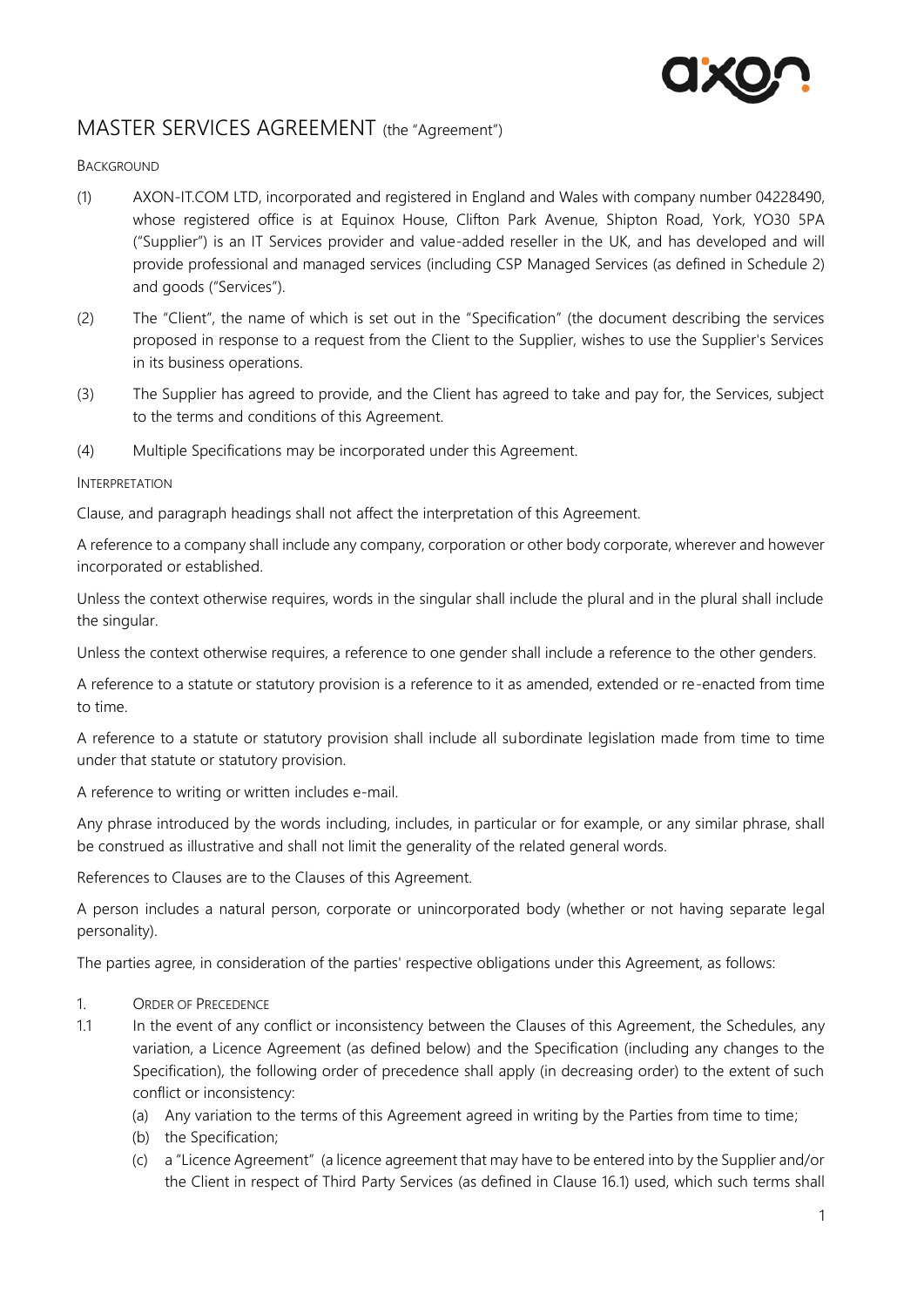

be agreed between the parties) and CSP Agreement (as defined in Clause [3.1\(n\)t](#page-2-0)o the extent applicable to the Services;

- (d) the Schedules to this Agreement; and
- (e) the Clauses in this Agreement.
- 2. SUPPLY OF SERVICES
- 2.1 Commencing on the date the applicable Specification is signed or such date as mutually agreed between the parties (the "Commencement Date"), the Supplier shall perform the Services as set out in the Specification in accordance with this Agreement. In supplying the Services, the Supplier agrees that:
	- (a) it shall supply the Services to the Client in accordance with the agreed Specification in all material respects;
	- (b) it shall determine where the location of the Services shall be delivered unless agreed to in the relevant Specification;
	- (c) it shall use commercially reasonable endeavours to meet any performance timelines specified under a Specification but any such timelines shall be estimates only and time shall not be of the essence for the performance of the Services;
	- (d) the Services will be provided using reasonable care and skill; and
	- (e) it will comply with all applicable laws, statutes, regulations from time to time in force.
- 2.2 Where the Services include the supply of Goods (as defined in Schedule 3), the provisions of Schedule 3 shall apply.
- 2.3 The Supplier does not and cannot control the flow of data to or from its network and other portions of the internet. Such flow depends in large part on the performance of internet Services provided or controlled by third parties. At times, actions or omissions of such third parties can impair or disrupt connections to the internet (or portions thereof). Whilst the Supplier will use reasonable efforts to take all actions it deems appropriate to remedy and avoid such events, the Supplier cannot guarantee that such events will not occur. Accordingly, the Supplier disclaims any and all liability resulting from or related to such events.
- 2.4 The Client acknowledges that certain conditions outside of the Supplier's control may adversely impact the ability of the Supplier to perform functions of the Services. Examples of such conditions include but are not limited to:
	- (a) failure of Client hardware, software or operating system;
	- (b) partial or full failure of third-party Services; or
	- (c) network connectivity issues concerning the Supplier's platform or third party servers.
- 2.5 Either party may request changes to any Specification (in each case, a "Change Request"). Any Change Request shall be made in writing (including email) and sent to the Client Representative (as defined in Clause [14.4\)](#page-10-1) or Supplier Representative (as defined in Clause [14.4\)](#page-10-1), as appropriate and shall set out the change in sufficient detail so as to enable the other party to make a proper assessment of such change. Any agreed to changes shall continue to be subject to this Agreement.
- 2.6 Neither party shall be required to accept any Change Request made by the other party and shall not be bound by the Change Request unless it has been agreed in writing as set out above.
- 3. CLIENT'S OBLIGATIONS
- 3.1 The Client shall:
	- (a) co-operate with the Supplier in all matters relating to the Services;
	- (b) provide the Supplier with access to appropriate members of the Client's staff and equipment, (including enabling logons and/or passwords) as such access is reasonably requested by the Supplier,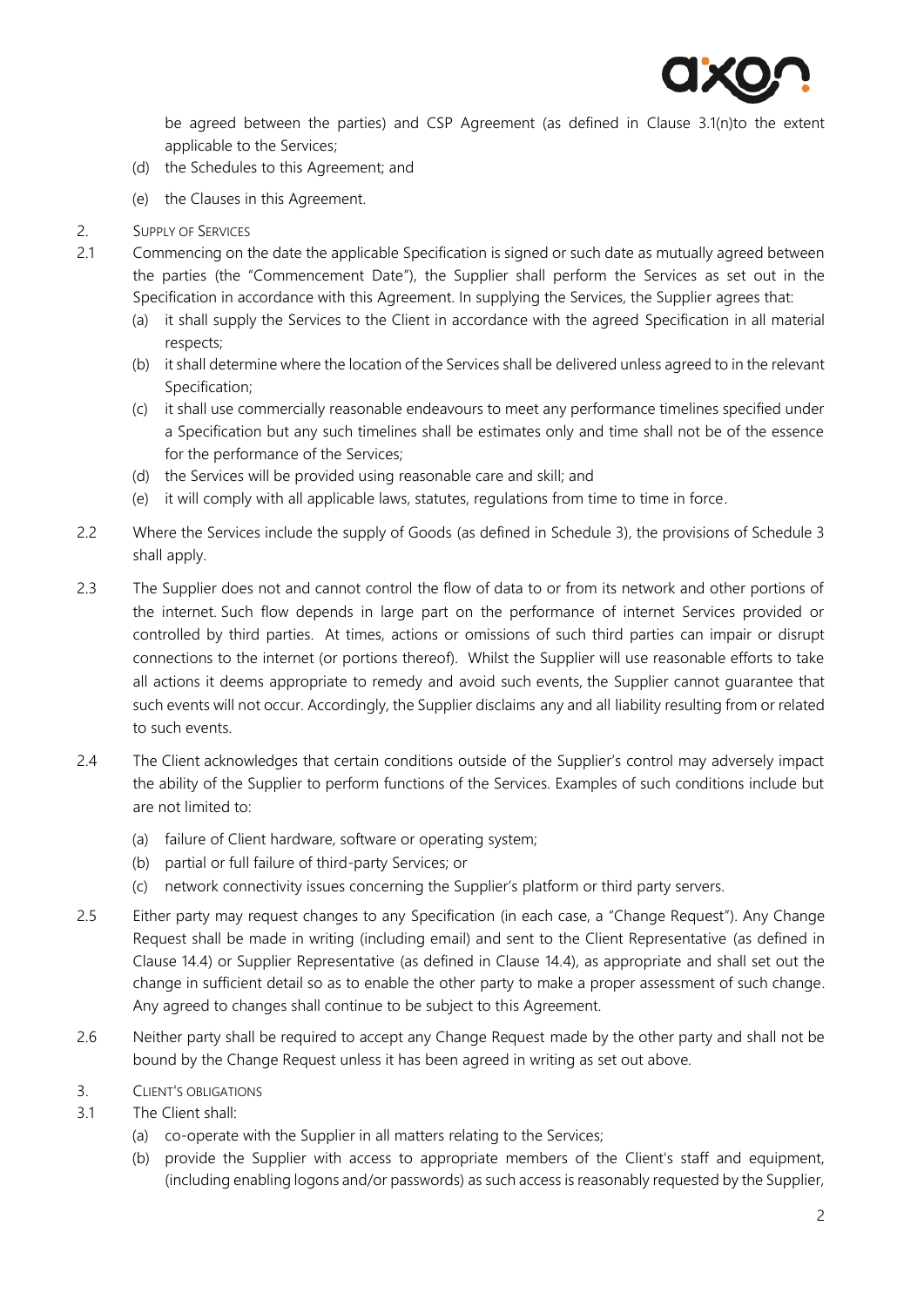

in order for the Supplier to perform the Services;

- (c) provide such information, documentation and data as the Supplier may reasonably request in order for the Supplier to perform the Services in a timely manner;
- (d) use the Services only for lawful purposes and in accordance with this Agreement and not store, distribute or transmit any material through the Services that:
	- (i) is unlawful, harmful, threatening, defamatory, obscene, harassing or racially or ethnically offensive;
	- (ii) facilitates illegal activity;
	- (iii) depicts sexually explicit images; and/or
	- (iv) promotes unlawful violence, discrimination based on race, gender, age, disability, sexual orientation, religion and belief, gender reassignment, or any other illegal activities.
- (e) shall remain responsible for the use of the Services under its control, including any use by third parties that the Client has authorised to use the Services.
- (f) shall not provide the Services to third parties without the prior written consent of the Supplier.
- (g) ensure it has suitable licences in place for any third party software required (which is not issued by the Supplier) to allow the Supplier and its subcontractors full use in relation to the Services provided;
- (h) keep secure from third parties any passwords issued to the Client by the Supplier;
- (i) fully virus-check all data supplied to the Supplier pursuant to this Agreement;
- (j) permit the Supplier to install the current version of software required to provide the Services from time to time when upgrades or fixes occur and to provide a reasonable level of assistance in implementation and testing;
- (k) maintain and allow the Supplier continuous exclusive global admin access unless set out in the Specification to the Client's relevant Microsoft cloud Services portals for the duration of this Agreement;
- (l) agree that if, in the course of performing the Services, it is necessary or desirable for the Supplier to access or use any Client owned equipment, Client software or Client data (or which is in the possession of the Client) then it shall where it is able to under the terms of its existing licences grant to Supplier a nonexclusive, royalty free licence, during the term of the Agreement to use the same solely for the purpose of delivering the Services;
- (m) appoint designated primary contacts who manage any escalation and who shall be the key personnel for the Supplier to co-ordinate with. Further the Client warrants that the designated primary contacts shall have sufficient authority to give instructions on behalf of the Client (including but not limited to adding additional Services) which shall be binding upon the Client if such instructions are agreed by the Supplier;
- <span id="page-2-0"></span>(n) (for procurement of Microsoft products only) adhere to the CSP customer agreement ("CSP Agreement") and Schedule 2, which is a direct agreement between Client and Microsoft and is a condition of Cloud Solution Provider Program that the Client enters into this agreement, the terms of which are found at<https://www.microsoft.com/licensing/docs/customeragreement> and which may be updated from time to time;
- (o) where a Microsoft Cloud service is deployed / utilised within the project (Azure, Enterprise Mobility Suite, Operations Management Suite or Microsoft 365) the Supplier will be assigned to the cloud subscription/s as the Digital Partner of Record and or Claiming Partner of Record) for a minimum of twelve (12) months from project completion date;
- (p) in respect of any Microsoft funded services (if applicable), sign and deliver the Microsoft Proof of Execution ("POE") within seven (7) days of the date of issue by Microsoft. In the event that the Client does not return the POE within the seven (7) days' notice period, the Supplier may be entitled to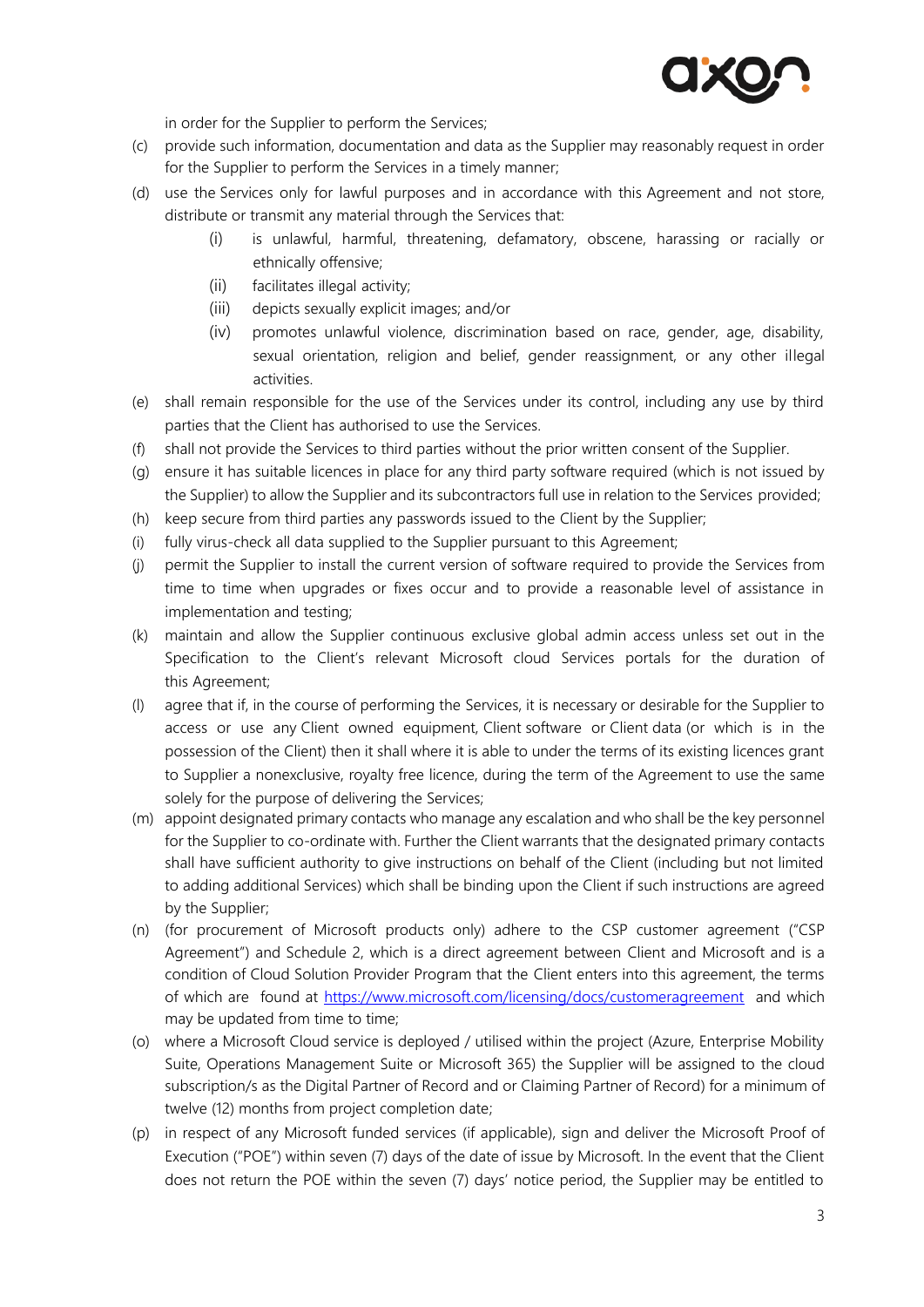

charge the Client the amounts directly and the Client shall follow the payment terms in this Agreement;

- (q) adhere to the dates scheduled for provision of Services by the Supplier to the Client as stated in the applicable Specification or otherwise agreed between the Parties in writing. In the event the Client wishes to reschedule or cancel the dates for the provision of Services, liquidated damages ("Liquidated Damages") will become payable from the Client to the Supplier on the following basis:
	- (i) if dates are changed or cancelled at the Client's request more than fourteen (14) days before the scheduled start date no Liquidated Damages are payable;
	- (ii) if dates are changed or cancelled between seven (7) days and fourteen (14) days before the scheduled start date Liquidated Damages equivalent to fifty percent (50%) of the Fees for the Services to be provided at that time will be payable;
	- (iii) if dates are changed or cancelled less than seven (7) days before the scheduled start date Liquidated Damages equivalent to one hundred percent (100%) of the Fees for the Services to be provided at that time will be payable,

as a result of such rescheduling or cancellation, the Supplier may extend any performance timelines specified under a Specification.

- 3.2 If the Supplier considers that the Client is not, or may not, be complying with any of the Client's obligations, it shall be entitled to rely on this as relieving the Supplier's performance under this Agreement if the Supplier, promptly after the actual or potential non-compliance has come to its attention, has notified details of it to the Client in writing.
- 3.3 The Client agrees and acknowledges the terms of the applicable Licence Agreements (which shall be set out in the applicable Specification or as notified by the Supplier to the Client from time to time) and the terms of the CSP Agreement shall form part of this Agreement. For the avoidance of doubt, you shall give express authority to the Supplier to agree and accept any Licence Agreements which need to be accepted in order that the Supplier may fulfil the Services and to provide such Third Party Services and you shall not hold the Supplier liable for any loss or damage caused by accepting such Licence Agreements on behalf of the Client. In the event the applicable Licence Agreements and/or the CSP Agreement is not applicable to the Services being received or delivered by the Supplier to the Client under this Agreement, such agreements shall not apply.
- 4. SUPPLIER'S OBLIGATIONS
- 4.1 The Supplier warrants that the Services will be performed with reasonable skill and care and that it will be provided in accordance with the Specification and this Agreement. For the avoidance of any doubt, where the Services include the provision of Goods, Schedule 3 shall apply.
- 4.2 The warranty in Clause 4.1 shall not apply to the extent of any non-conformance that is caused by use of the Services contrary to the Supplier's instructions.
- 4.3 If the Services do not conform with the warranty in Clause 4.1, the Supplier shall, at its expense, use commercially reasonable endeavours to correct any such non-conformance promptly, or provide the Client with an alternative means of accomplishing the desired performance.
- 4.4 This Agreement shall not prevent either party from entering into similar Agreements with third parties, or from commissioning, engaging, independently developing, using, selling or licensing materials, products or Services that are similar to those provided under this Agreement.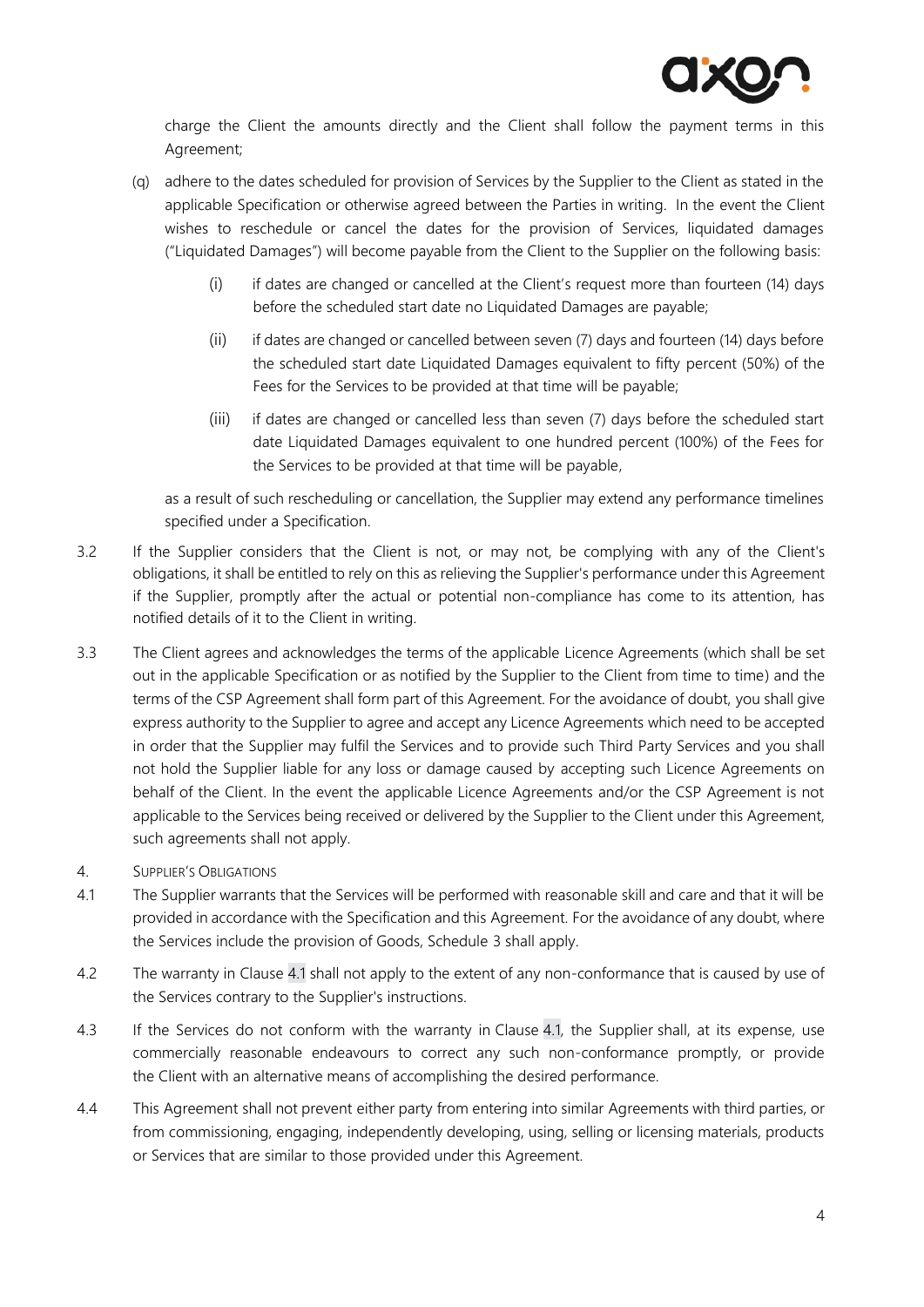

# 4.5 The Supplier shall:

- (a) staff the Supplier support desk with a team of skilled individuals (whether subcontracted or not);
- (b) maintain a team skilled in the platform and with knowledge of the code developed to deliver the solution;
- (c) undertake regular communication with the Client regarding its service needs;
- (d) be a bona fide licensed user of all third party software and of the Supplier's software;
- (e) notify the Client promptly if the Supplier is unable to comply with any of the terms of this Agreement, any Licence Agreement or the CSP Agreement;
- (f) use commercially reasonable endeavours to follow the instructions of the Client;
- (g) provide the Client with all necessary co-operation in relation to this Agreement;
- (h) comply with all applicable laws and regulations with respect to its activities under this Agreement; and
- (i) carry out all other Supplier responsibilities set out in this Agreement or in any of the schedules in a timely and efficient manner.
- 4.6 The Supplier shall be under no obligation to provide the Services to the Client in the following circumstances;
	- (a) providing the Services outside "Normal Business Hours" (being 9.00am to 5.00pm local UK time on "Business Days" (a day other than Saturday, Sunday or public holiday in England when banks are open for business) unless otherwise agreed between the Parties in writing;
	- (b) by providing any other Services not covered herein;
	- (c) training in use of any upgrades unless otherwise agreed by the Supplier; and
	- (d) providing the Services to the Client where such support would have been unnecessary if the Client had implemented update(s) and upgrade(s) supplied or offered to the Client pursuant to the call for technical support.
- 5. SERVICE LEVELS
- 5.1 The Supplier shall use such commercially reasonable endeavours to provide the Services in accordance with the "Services Levels" (the standards of performance which the Supplier shall reach or provide in performing the Services, as set out in the Specification, as may be amended from time to time by the parties) and the Specification.
- 5.2 Where the Supplier fails to meet a Service Level, the Supplier shall use such commercially reasonable endeavours to:
	- (a) establish the cause or reason for the failure to meet the Service Level;
	- (b) report the cause or reason for the failure to the Client;
	- (c) discuss the cause or reason for the failure with the Client;
	- (d) undertake such remedial actions that are reasonably necessary for the Supplier to meet the Service Level;
	- (e) inform the Client of the steps it has taken to overcome the cause or reason for the failure to meet the Service Level; and
	- notify the Client when the Supplier has achieved the Service Level.
- 5.3 The Supplier shall not fail to meet any Service Level where failure is as a result of or caused or contributed to by:
	- (a) a breach by the Client of any of its obligations contained in the Agreement; or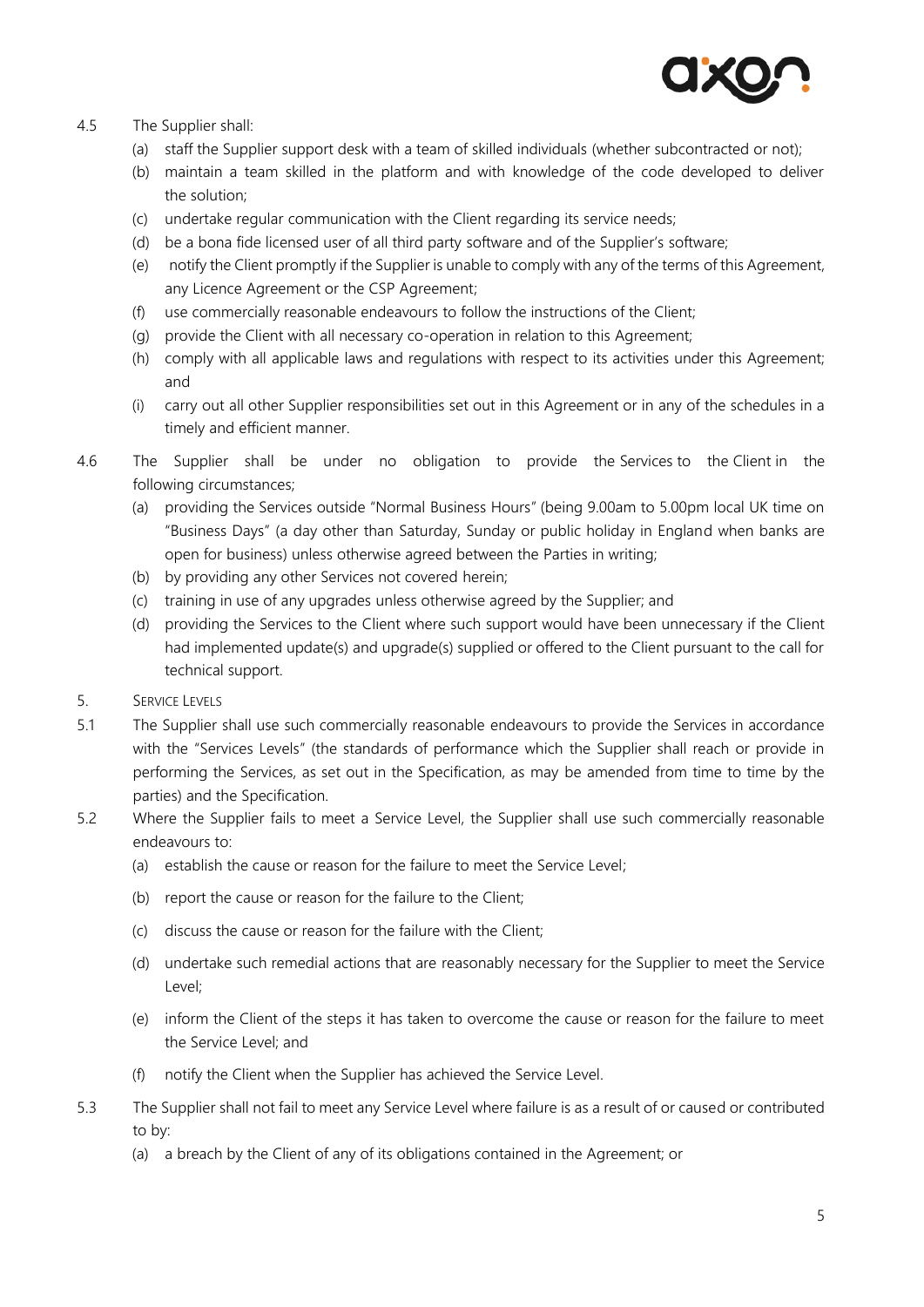

(b) a Force Majeure Event as set out in Clause [24.](#page-13-0) 

# <span id="page-5-1"></span>6. FEES

- 6.1 It is agreed that:
	- (a) the Client shall pay to the Supplier the fees, costs, or other costs in accordance with any agreed Specification (the "Fees"). Unless otherwise agreed, the Fees are exclusive of any value added tax and travel related expenses and the costs of packaging, insurance and transport of the Goods;
	- (b) invoices will be raised weekly, monthly or as set out in the Specification;
	- (c) all invoices related to Services shall be payable in full and cleared funds within thirty (30) days from date of the invoice unless otherwise set out in the Specification, without deduction or set-off, and time for payment shall be of the essence under this Agreement. When making a payment the client shall quote the relevant reference numbers and the invoice number.
	- (d) in the event the Client is in breach of its payment obligations, the Supplier shall provide written notice of such breach, specifying in detail the nature of the breach and providing fourteen (14) days' notice to remedy such breach if capable of remedy. If the Client fails to remedy such breach the Supplier shall be entitled to terminate or suspend the Services without prejudice to any pre-existing rights and obligations of either party.; and
	- (e) the Supplier shall obtain the Client's approval before incurring any other costs in relation to the Services, other than costs that are stated in the applicable Specification which are deemed to have been approved by the Client in advance and any expenses not exceeding £500 (excluding VAT) per day. The Supplier shall provide the Client, at the Client's request, with receipts for all expenses submitted for reimbursement.
- 6.2 Clause [6.3](#page-5-0) shall apply if the Services are to be provided on a time-and-materials basis. The remainder of this Clause [6](#page-5-1) shall apply to all Fees, whether payable on a fixed price, annual or time and materials basis.
- <span id="page-5-0"></span>6.3 Where the Services are provided on a time-and-materials basis, the Supplier's rates will be calculated as follows:
	- (a) a 'day' will mean a period of seven (7) hours, which shall include time spent travelling to and from any Client premises or any other location where the Services are performed as well as any lunch and other breaks. The Supplier shall be entitled to charge an overtime rate as specified in the Specification for time worked outside this seven (7) hour period and/or outside of any Business Days, unless otherwise agreed and set out in the Specification;
	- (b) where the Supplier charges are based on an hourly rate, any time spent which is less than one (1) hour shall be charged on a pro-rata basis per thirty (30) minutes; and
	- (c) the Supplier shall be entitled to vary the hourly (or) day rates during the existence of these Term without the consent of the Client. Before implementing new hourly (or) day rates the Supplier shall provide them in writing to the Client.
- 6.4 The Supplier shall not be obliged to provide any of the Services and/or deliver any Goods while any duly issued invoice(s) remain unpaid under any Specification, but should the Supplier choose to continue to do so, this shall not in any way be construed as a waiver of the Supplier's rights or remedies.
- <span id="page-5-2"></span>6.5 For the avoidance of doubt, the Supplier may increase any fees related to any Third Party Services (as defined in Clause [16\)](#page-10-2) in line with any increases imposed upon the Supplier by such third parties upon 30 days' notice.
- 6.6 Subject to Clause [6.5,](#page-5-2) the Supplier reserves the right, on giving the Client 30 days' notice, to increase the Fees once in any twelve (12) month period. If the Client does not agree with this increase, then they may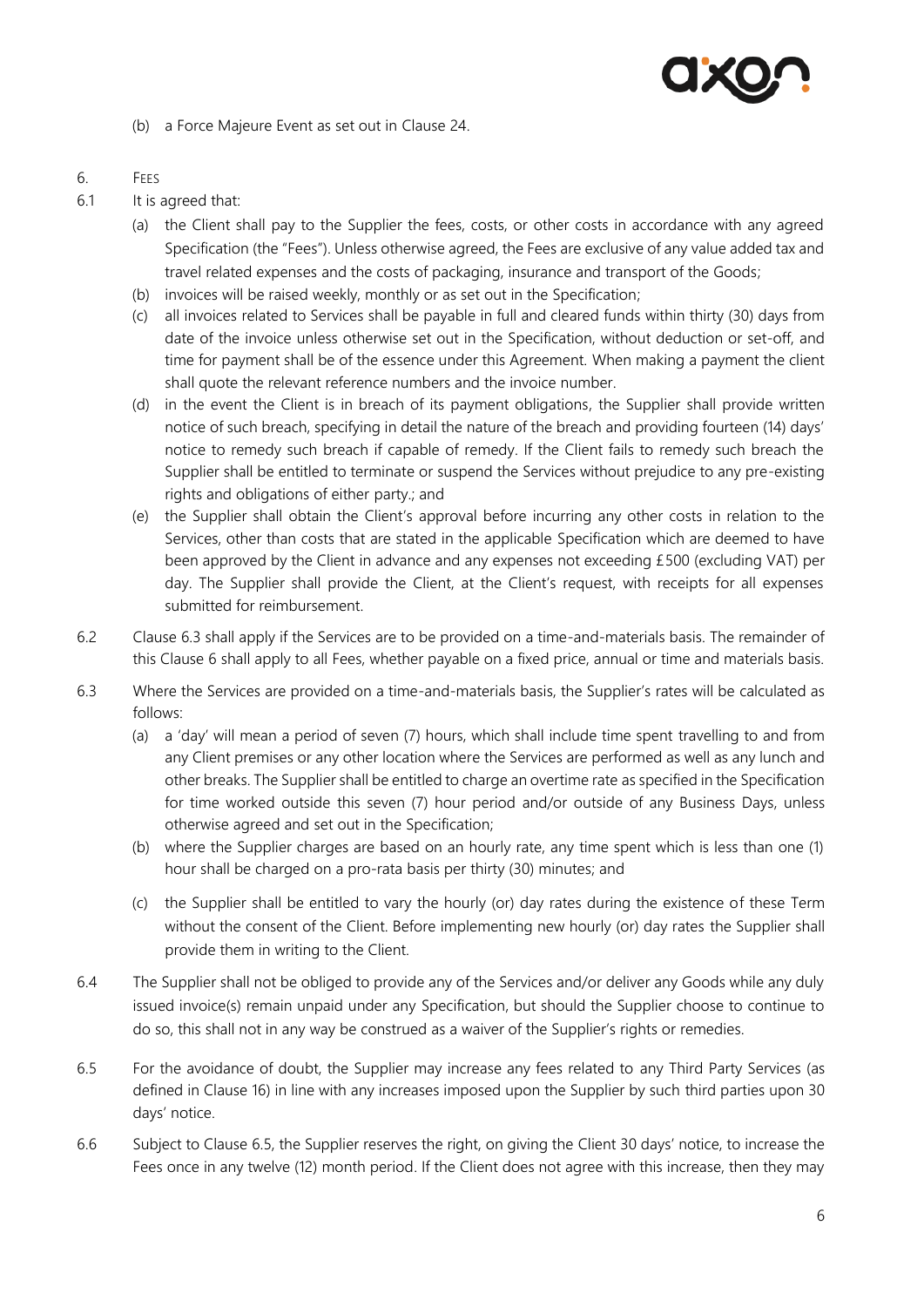

terminate this Agreement upon 30 days written notice and before such price increase takes effect. If the Supplier does not receive written notice within thirty (30) days, the Client is deemed to have agreed to the amendment to the Fees.

- 6.7 Subject to Clause [6.5,](#page-5-2) the Fees may increase on an annual basis with effect from each anniversary of the date of the Specification in line with the percentage increase in the Retail Prices Index in the preceding 12-month period.
- 6.8 Without prejudice to any other remedy that the Supplier may have, if the Client fails to pay any amount properly due and payable, then unless the Client has notified the Supplier in writing that such payment is in dispute within ten (10) days of receipt of the corresponding invoice, the Supplier shall have the right to:
	- (a) charge interest on the overdue amount at a rate of 4 per cent (4%) per annum above Barclays Bank plc base rate, accruing on a daily basis from the due date up to the date of actual payment of the overdue amount, whether before or after judgment. The Client shall pay the interest together with the overdue amount.
	- (b) require the Client to pay, in advance, for any Services (or any part of the Services) which have not yet been performed; and
	- (c) not perform any further Services (in whole or in part) even when the Client has informed the Supplier, or the Supplier is aware that not to perform any further Services (in whole or in part) will cause the Client inconvenience, loss (financial or otherwise) or other damage.
- 6.9 The Client shall not be able to dispute any amounts which have been paid by the Client after a period of three (3) months has elapsed from the date of invoice.
- 7. SECURITY
- 7.1 The Supplier shall ensure that appropriate safety and security systems and procedures are maintained and enforced to prevent unauthorised access or damage to any and all Services, the Supplier's system and related networks or resources and any Client data, in accordance with "Good Industry Practice" (meaning the standards that fall within the upper quartile of a skilled and experienced provider of business-critical managed Services similar or identical to the Services, having regard to factors such as the nature and size of the parties, the term, the pricing structure and any other relevant factors). For the avoidance of any doubt, the obligations under this Clause shall not apply to any of the Client's networks which have not been maintained with the latest software or systems.
- 7.2 Each Party shall promptly inform the other if it suspects or uncovers any breach of security, and shall use all commercially reasonable endeavours to promptly remedy such breach.
- 8. WARRANTIES
- 8.1 Except for any warranties expressly set forth in this Agreement, in Schedule 3 and/or in the Specification, the Services are provided on an "as is" basis, and the Client's use of the Services is at its own risk. The Supplier does not make, and hereby disclaims, any and all other express and/or implied warranties, statutory or otherwise, including, but not limited to, warranties of merchantability, fitness for a particular purpose and any warranties arising from a course of dealing, usage, or trade practice.
- 8.2 In the event that a defect, fault or impairment in the provision of the service(s) causes a service interruption and the Supplier becomes aware of this either through the Client giving notification to the Supplier of such default, fault or impairment, or as a result of the Supplier's monitoring, then the Supplier shall use its commercially reasonable endeavours to resolve that defect, fault or impairment to the extent it reasonably can.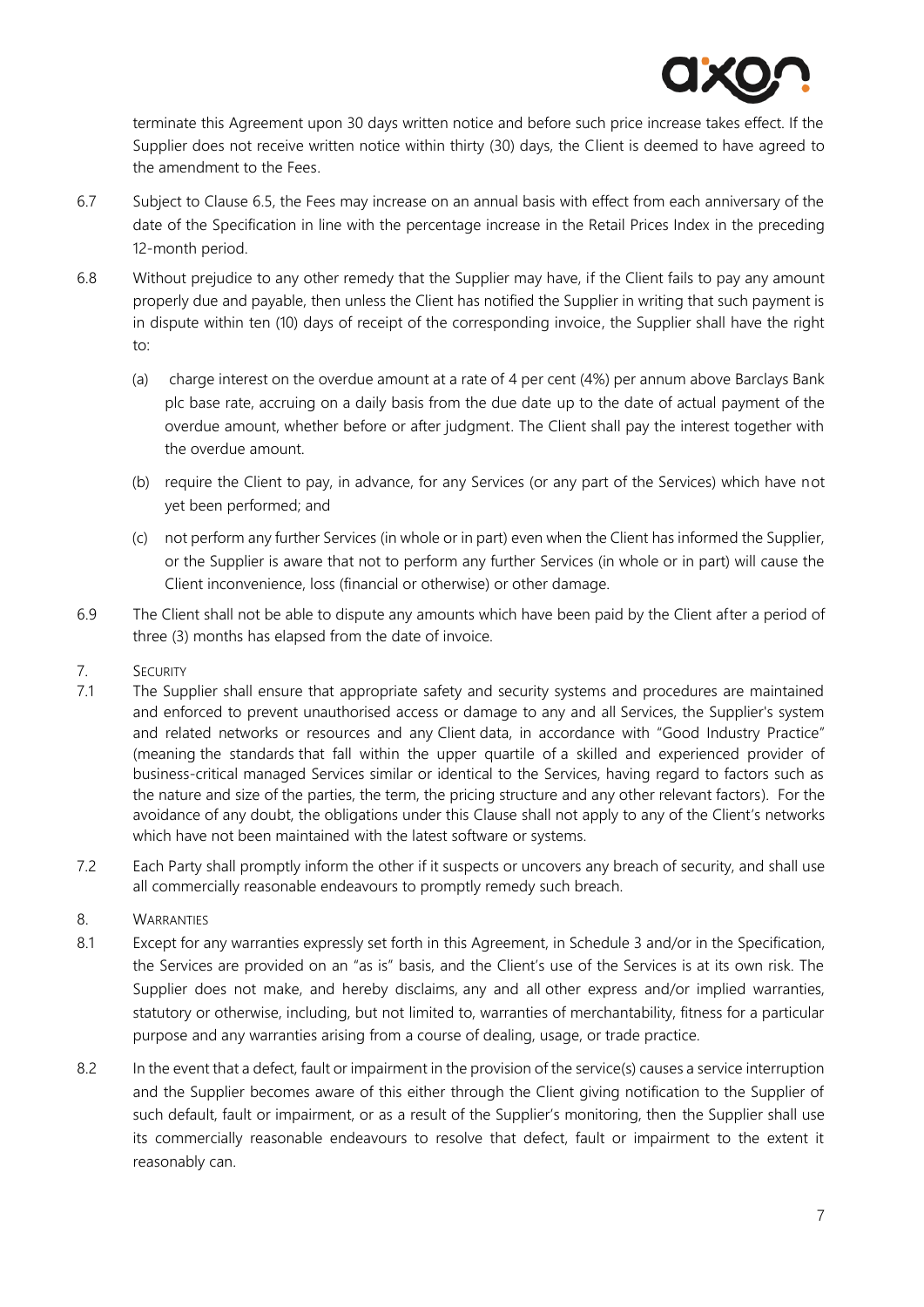

- 8.3 If the Supplier determines in its reasonable opinion that such a defect, fault or impairment results directly or indirectly from: (i) the negligence, act, omission, or default of the Client, (ii) the Client's breach of this Agreement, or (iii) the operation, failure or malfunction of any network, equipment, hardware or software owned or controlled by the Client or (iv) any third party action in response to an act or omission of the Client or any person given access to the service by the Client (including third party hosted software vendors) then the Supplier may recover from the Client all reasonable costs to be incurred by it or on its behalf in connection with the remedy of such defect, fault or impairment. Therefore, for the avoidance of doubt, the Supplier can make no commitment to fix any fault and time is not of the essence.
- 8.4 Unless otherwise agreed, if the Client accesses the Services through the public Internet or through a private circuit provisioned by a bandwidth provider of the Client's choice, the Client assumes responsibility for managing the relationship with this chosen provider, including service level commitments for issues found to be in the chosen provider's network.
- 8.5 If the Client moves from one Client site to another site or makes changes to any Client site or opens a new location to be added to the Client sites, the Client must notify the Supplier in advance. The Supplier may need to carry out an inspection of any cabling and advise the Client of any work to bring the IT infrastructure up to standard operating conditions at the new location in order to remain eligible for coverage. The Supplier will provide a quotation if it is to provide additional resources or Services in the case of any change at the Client sites or new Client sites for including as part of the Fees.
- 8.6 The Supplier will request approval from the Client before making any significant changes to the Services. The Supplier will arrange any scheduled downtime in advance with the Client. The Supplier is not responsible for unscheduled downtime that is due to anything outside the Supplier's control and the Supplier and its subcontractors may suspend some or all of the Services in order to carry out scheduled or emergency maintenance or repairs.
- 8.7 The Supplier will carry out network management routines to test the operations and functions of the relevant Services from time to time, notifying the Client in advance.
- 8.8 The Supplier reserves the right to take any action that it perceives necessary to protect the Client's systems even though this may impact on the Client's business activities. The Supplier will make reasonable endeavors to inform the Client by telephone or email in advance of such action, but such action will not be dependent on such notification having been given or acknowledged.
- 8.9 Notwithstanding the foregoing, the Supplier does not warrant that the Client's use of the Services as set out within the relevant Specification will be uninterrupted or error-free.
- 9. ACCEPTANCE
- 9.1 The relevant Specification shall specify which "Deliverables" (documents, products and materials developed by the Supplier in relation to the Services in any form, each a "Deliverable") that are to be subject to "Acceptance Testing" (as defined in the relevant Specification) and provide a framework for the nature of the testing that will be required.
- <span id="page-7-0"></span>9.2 In relation to any Acceptance Testing:
	- (a) the Client shall have a reasonable period of time, up to five Business Days unless otherwise specified in the Specification, from the Supplier's delivery of each Deliverable under the relevant Specification ("Acceptance Periods") to confirm that such Deliverable conforms to the acceptance criteria as specified or referred to in a Specification or as otherwise agreed between the parties. If the Client determines that a Deliverable does not conform to the acceptance criteria, the Client shall by the last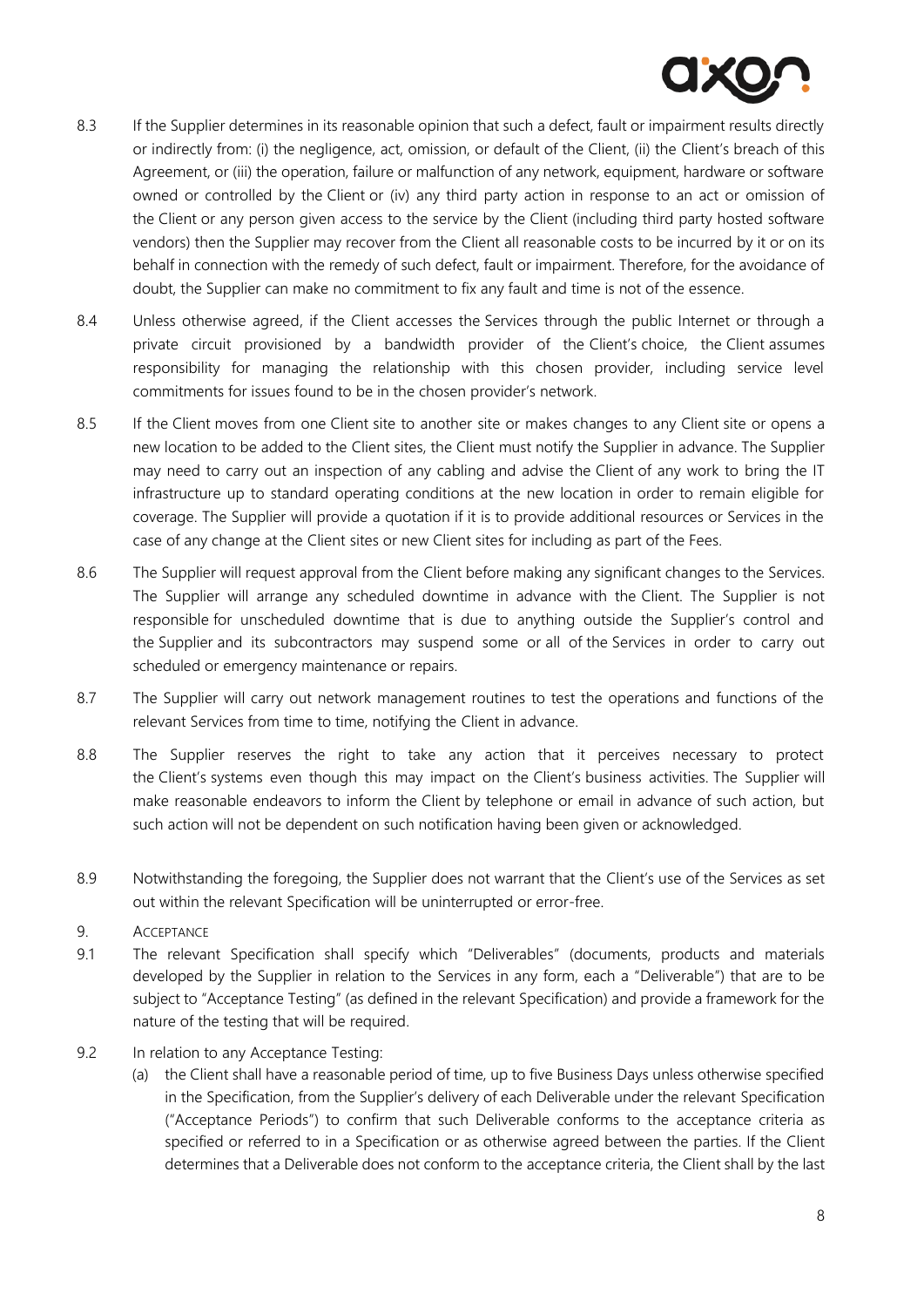

day of the Acceptance Period provide to the Supplier a written list of the non-conformities to the acceptance criteria;

- (b) Client shall use best efforts to correctly and efficiently ensure appropriate Acceptance Testing in relation to any Deliverable which is subject to Acceptance Tests and shall notify the Supplier within the Acceptance Period if any of the Deliverables do not conform to the acceptance criteria. In the event that Client has undertaken the Acceptance Testing within the Acceptance Period and fails to reject any Deliverable within the relevant Acceptance Period, for all purposes under this Agreement such Deliverable, shall be deemed accepted as if the Client had issued a written acceptance thereof. Once the Deliverable has been accepted by the Client and payment has been settled in accordance with Clause [6,](#page-5-1) the Deliverable shall become the property of the Client. For the avoidance of doubt, should any non-conformities be found in earlier stages of the Deliverables but which were not highlighted to the Supplier during the applicable Acceptance Period, such non-conformities shall not be subject to the remedies as set out in Clause [9.2](#page-7-0)[\(c\)](#page-8-0) below.
- <span id="page-8-0"></span>(c) If there are any non-conformities within any Deliverable, which have been highlighted by Client or the Supplier during the Acceptance Period and whereby the Deliverable has not been accepted by the Client for this reason and such non-conformity is a directly attributable act or omission on the part of the Supplier, the Supplier shall (without prejudice to the Client's other rights and remedies) carry out all necessary remedial work without additional charge as part of the next Deliverable which shall accordingly be modified.
- (d) If any non-conformity cannot be remedied by the Supplier due to an error, defect or fault which the Supplier is able to demonstrate to the reasonable satisfaction of the Client to be outside the Supplier's control and which has disabled the Supplier's ability to remedy such non-conformity, then the Supplier reserves the right to terminate work on that specific Deliverable. The Supplier agrees not to charge Client, any amounts paid or payable by the Client to the Supplier which specifically relate to the non-conforming Deliverable which cannot be remedied.
- <span id="page-8-1"></span>10. TERM AND TERMINATION
- <span id="page-8-2"></span>10.1 This Agreement shall commence on the Commencement Date and each Specification shall commence on the Services Commencement Date and shall remain in full force for the term specified in the Specification (the "Initial Term") or earlier terminated in accordance with the term of this Agreement. Thereafter, this Agreement and each Specification shall continue to automatically renew for additional successive twelve (12) terms (each renewal a "Renewal Term", and together with the Initial Term, the "Term") unless a Party gives written notice to the other Party, not later than ninety (90) days before the end of the Initial Term or the relevant Renewal Term, to terminate this Agreement.
- 10.2 Without prejudice to any rights that the parties have accrued under this Agreement, or any of their respective remedies, obligations or liabilities, either party may terminate this Agreement and applicable Specification (which is subject to the event listed below) with immediate effect by giving written notice to the other party if:
	- (a) the other party commits a material breach of any material term of this Agreement and (if such breach is remediable) fails to remedy that breach within a period of thirty (30) days after being notified to do so. For the avoidance of doubt, non-payment or late payment of an invoice shall be deemed a material breach of this Agreement;
	- (b) the other party suspends, or threatens to suspend, payment of its debts, or is unable to pay its debts as they fall due or admits inability to pay its debts, or is deemed unable to pay its debts within the meaning of section 123 of the Insolvency Act 1986; or
	- (c) the other party suspends or ceases, or threatens to suspend or cease, carrying on all or a substantial part of its business.
- <span id="page-8-3"></span>11. CONSEQUENCES OF TERMINATION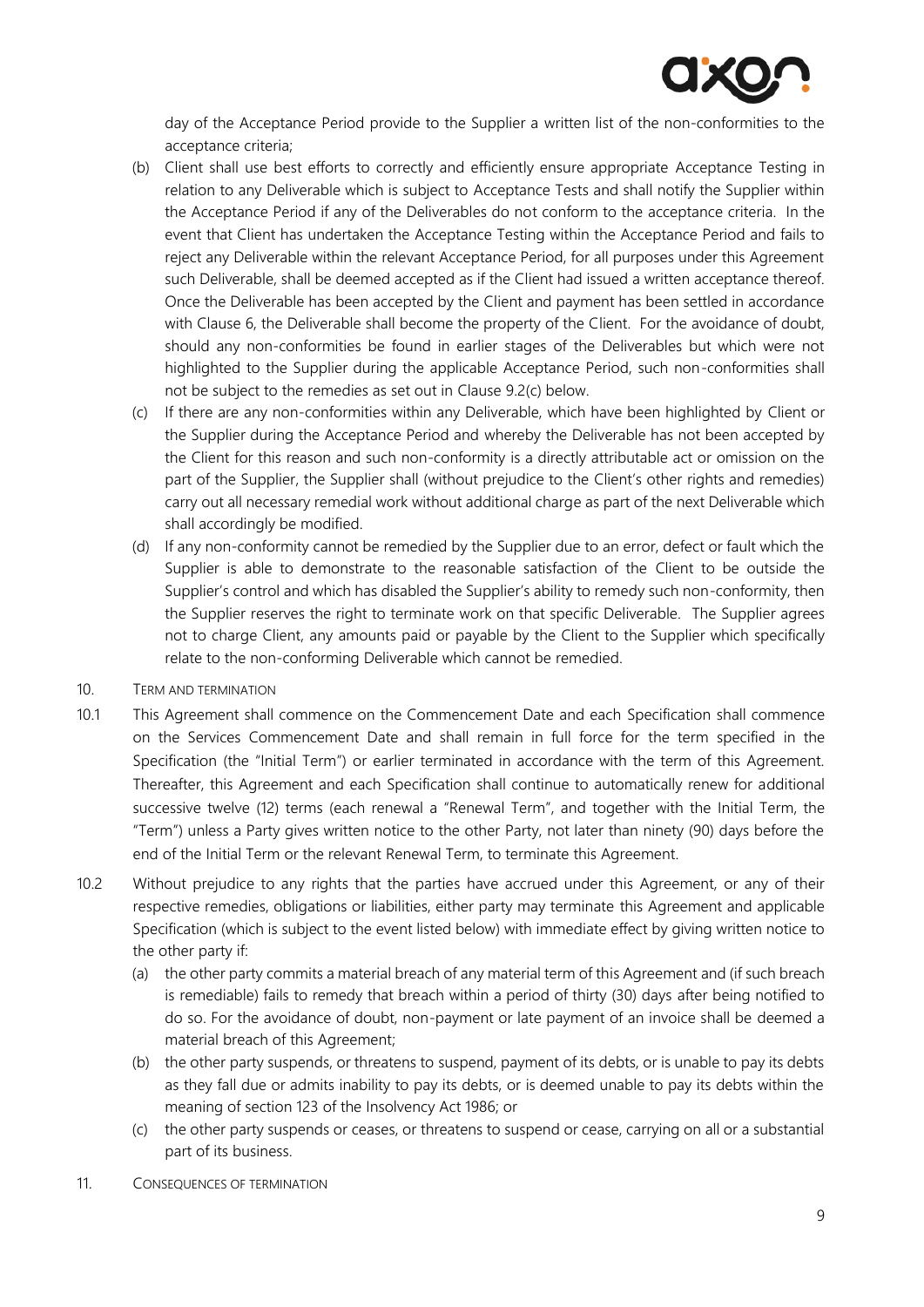

- 11.1 If this Agreement terminates in accordance with Clause [10](#page-8-1) (and only in such circumstances), then subject to the total Fees incurred, the Client will pay the Supplier, any costs that have been actually and properly incurred by the Supplier including any and all outstanding fees and any termination fees from any Third Party Services (as defined in Clause [16\)](#page-10-2) prior to the date of termination and/or as otherwise specified by the Supplier to the Client as being payable, unless otherwise agreed.
- 12. LIMITATION OF LIABILITY
- <span id="page-9-0"></span>12.1 Nothing in this Agreement shall limit or exclude either party's liability for:
	- (a) death or personal injury caused by its negligence, or the negligence of its personnel, agents or subcontractors;
	- (b) fraud or fraudulent misrepresentation made by that party on which the other party can be shown to have relied.
- <span id="page-9-1"></span>12.2 The Supplier's liability for breach of its obligations under Clause [15](#page-10-3) (Intellectual Property Rights) and Clause [17](#page-11-0) (Client Personal Data) shall be limited to £250,000 in the aggregate.
- 12.3 Subject to Clause [12.1,](#page-9-0) neither party shall be liable to the other party, whether in contract, tort (including negligence), for breach of statutory duty, or otherwise, arising under or in connection with this Agreement for:
	- (a) loss of profits;
	- (b) loss of sales or business or business opportunity;
	- (c) loss of agreements or contracts;
	- (d) loss of actual or anticipated savings;
	- (e) loss of reputation;
	- (f) loss of, damage to or corruption of data;
	- (g) loss of or damage to goodwill; and
	- (h) any indirect or consequential loss.
- 12.4 Subject to Clauses [12.1,](#page-9-0) [12.2](#page-9-1) and Error! Reference source not found., the parties' total liability to the other, whether in contract, tort (including negligence), breach of its statutory duty, or otherwise, arising under or in connection with:
	- (a) the Goods, shall be limited to the replacement value of the Goods and strictly in line with the warranties and refund policies of the manufacturer as more fully set out in Schedule 3; and
	- (b) the performance or contemplated performance of the specific Service, shall be limited to one hundred and twenty-five per cent (125%) of the total Fees paid for the related Service under this Agreement during the twelve (12) months preceding the date on which the claim arose.
- 13. SERVICE REVIEW AND GOVERNANCE
- 13.1 The Client and the Supplier shall have regular meetings to monitor and review the performance of this Agreement.
- <span id="page-9-3"></span>14. CONFIDENTIALITY
- <span id="page-9-2"></span>14.1 Each party agrees and undertakes that it will treat all confidential information disclosed to it by the other party in connection with the Services as strictly confidential at all times during the Term of this Agreement and for 2 years thereafter and shall use it solely for the purpose intended by the Services and shall not, without the prior consent of the other party, publish or otherwise disclose to any third party any such confidential information except for the purposes intended by the relevant Specification.
- 14.2 To the extent necessary to implement the provisions of any Services, each party may disclose confidential information to its employees, agents, sub-contractors and professional advisers, in each case under the same conditions of confidentiality as set out in Clause [14.1.](#page-9-2)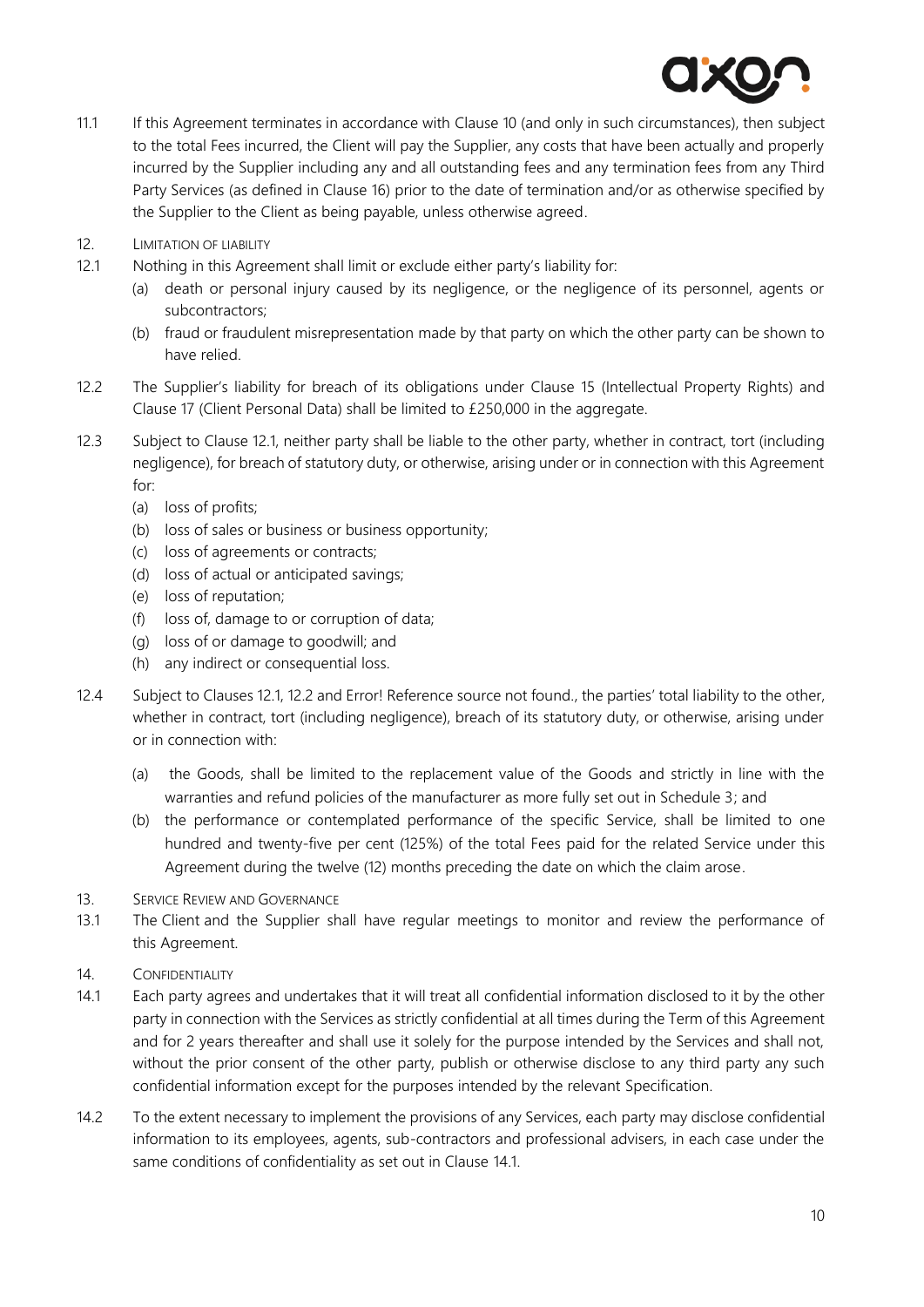- 14.3 The obligations of confidentiality set out in this Clause [14](#page-9-3) shall not apply to any information or matter which: (i) is in the public domain other than as a result of a breach of this Agreement; (ii) was in the possession of the receiving party prior to the date of receipt from the disclosing party or was rightfully acquired by the receiving party from sources other than the disclosing party; (iii) is required to be disclosed by law, or by a competent court, tribunal, securities exchange or regulatory or governmental body having jurisdiction over it wherever situated; or (iv) was independently developed by the receiving party without use of or reference to the confidential information.
- <span id="page-10-1"></span>14.4 For purposes of this Agreement confidential information shall mean all confidential information (however recorded or preserved) disclosed by a party or its employees, officers, representatives, advisers or subcontractors involved in the provision or receipt of the Services (together, its "Representatives") to the other party and that party's Representatives in connection with this Agreement which information is either labelled as such or should reasonably be considered as confidential because of its nature and the manner of its disclosure.
- <span id="page-10-3"></span>15. INTELLECTUAL PROPERTY AND SUPPLIER SOFTWARE
- <span id="page-10-5"></span>15.1 Subject to Clause [15.2,](#page-10-4) by the Supplier and upon the Supplier receiving payment in full, all Intellectual Property Rights in bespoke materials or code created exclusively under the Services ("Bespoke IPR") for the Client shall vest automatically in the Client. The Supplier hereby assigns to the Client its present and future rights and full title and interest in such creations, including but not limited to workflows, widgets, business processes, and customised web coding which are used in order to provide the Services. The Client hereby provides an irrevocable, worldwide, royalty-free licence to the Supplier for the duration of this Agreement to use such Bespoke IPR strictly for the purposes of providing the Services.
- <span id="page-10-4"></span>15.2 Notwithstanding Clause [15.1,](#page-10-5) The Supplier and/or its licensors shall retain exclusive ownership of (i) all of its pre-existing intellectual property ("Background Materials"); and (ii) any and all ideas, concepts, techniques and know-how discovered, created or developed by the Supplier during the performance of the Services that are not based on or derived from the Client's confidential information ("General IP") together with the Background Materials, (the "Supplier's Intellectual Property"). The Supplier grants to the Client a non-exclusive, revocable, worldwide, royalty free and non-transferable license to use the Supplier's Intellectual Property.
- 15.3 For the purposes of this Agreement, "Intellectual Property Rights" shall mean, all patents, rights to inventions, copyright and neighbouring and related rights, moral rights, trademarks and service marks, business names and domain names, rights in get-up, goodwill and the right to sue for passing off or unfair competition, rights in designs, rights in computer software, database rights, rights to use, and protect the confidentiality of, confidential information, and all other intellectual property rights, in each case whether registered or unregistered and including all applications and rights to apply for and be granted, renewals or extensions of, and rights to claim priority from, such rights and all similar or equivalent rights or forms of protection which subsist or will subsist now or in the future in any part of the world.
- 15.4 Where software has been written or developed by the Supplier for the Client, the Client acknowledges that such software may only be compatible with the current versions of other software and/or hardware and the Supplier provides no guarantee that it will be compatible with later versions of other software and/or hardware. For the avoidance of doubt, unless otherwise agreed between the parties in writing, the Supplier is under no obligation to supply the Client with any updates or add-ons to the software.
- <span id="page-10-2"></span>16. THIRD PARTY SERVICES.
- <span id="page-10-0"></span>16.1 The Supplier shall (if requested by the Client) procure the third-party licences and or services (together, "Third Party Services") as set out in the applicable Specification. The Supplier expressly excludes any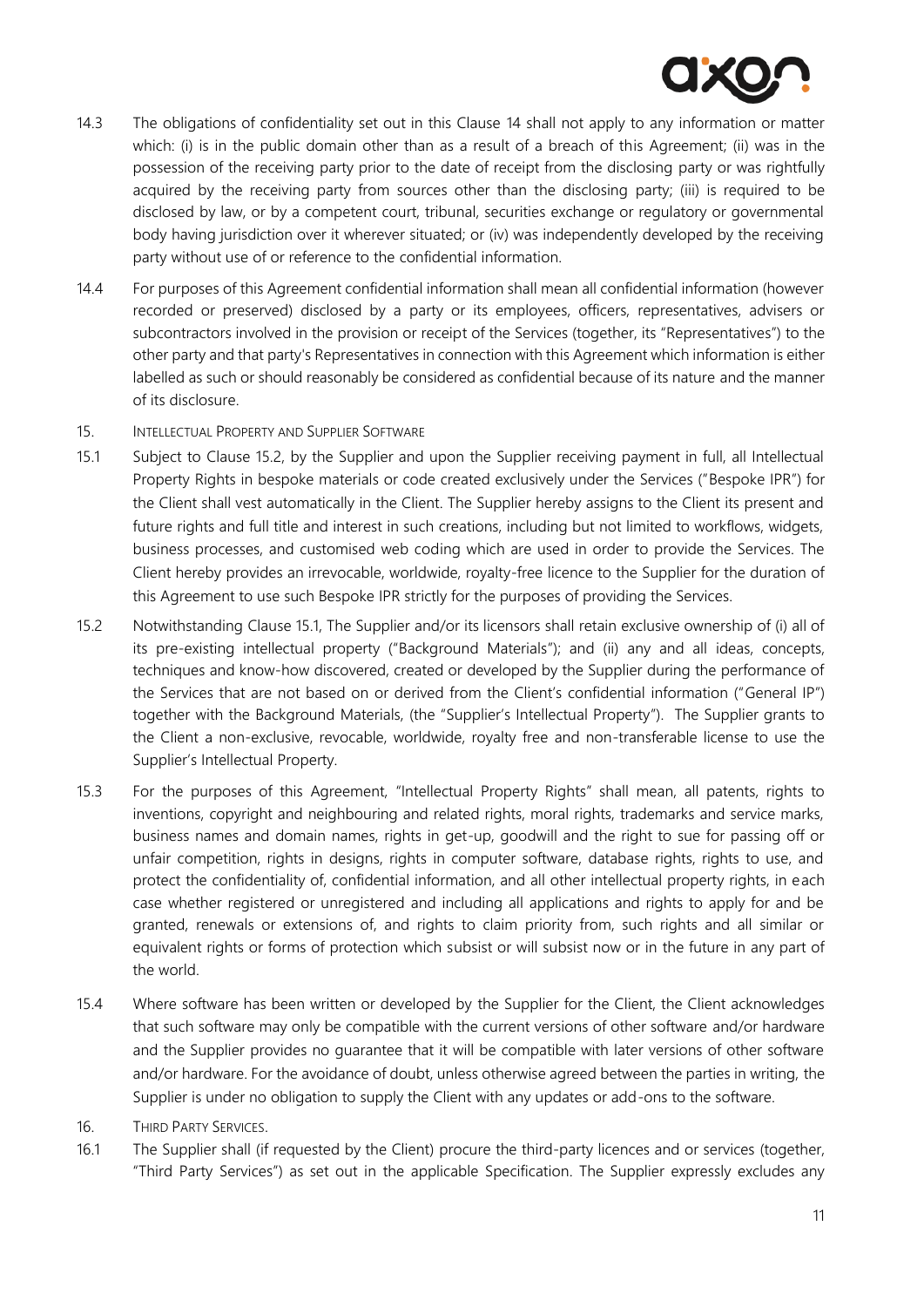warranty to the Client that the Third Party Services supplied or licensed by it under this Agreement will operate substantially in accordance with, and perform, the material functions and features as set out in its marketing, sales or other associated documentations. The Client shall remain liable for any and all payments owed to the Supplier throughout this Agreement from the point of acquisition of the licence and until the end of the respective licence terms and shall adhere to any End User Licence Agreements and any other agreements sent by such third party in relation to the Third Party Services.

- 16.2 For the avoidance of doubt, the Supplier shall only be held liable to the extent permitted under the respective Licence Agreements for the actions or omissions of any third parties and shall not be held liable for the actions and or omissions of any other third party including but not limited to Microsoft (whereby the Client will have a direct contract in place with Microsoft through the CSP Agreement).
- <span id="page-11-0"></span>17. CLIENT PERSONAL DATA
- <span id="page-11-1"></span>17.1 For the purposes of Clauses [17.1](#page-11-1) to [17.8,](#page-12-0) the following definitions shall apply:

"Applicable Data Protection Legislation" means:

- a) To the extent the UK data protection law applies: all applicable data protection and privacy legislation in force from time to time in the UK including the UK GDPR; the Data Protection Act 2018 (DPA 2018) (and regulations made thereunder) and the Privacy and Electronic Communications Regulations 2003 (SI 2003/2426) as amended.
- b) To the extent the EU GDPR applies: the law of the European Union or any member state of the European Union to which the Supplier is subject, which relates to the protection of personal data;
- "Client Personal Data" means any personal data which the Supplier processes in connection with this Agreement, in the capacity of a processor on behalf of the Client;
- "Applicable Laws" means all applicable laws, statutes, regulations from time to time in force which relate to the business of the applicable party;
- "EU GDPR" means the General Data Protection Regulation ((EU) 2016/679) as it has effect in EU law; and
- "UK GDPR" has the meaning given to it in section 3(10) (as supplemented by section 205(4)) of the Data Protection Act 2018.
- 17.2 The terms controller, processor, data subject, personal data, personal data breach and processing shall have the meaning given to them in the Applicable Data Protection Legislation;
- <span id="page-11-2"></span>17.3 Both parties will comply with all applicable requirements of Applicable Data Protection Legislation. Clause [17.1](#page-11-1) to [17.8](#page-12-0) are in addition to, and do not relieve, remove or replace, a party's obligations or rights under Applicable Data Protection Legislation.
- 17.4 The parties have determined that, for the purposes of Applicable Data Protection Legislation, the Supplier shall process the personal data set out in Schedule 1, as a processor on behalf of the Client.
- 17.5 Without prejudice to the generality of Clause [17.3,](#page-11-2) the Client will ensure that it has all necessary appropriate consents and notices in place to enable lawful transfer of the Client Personal Data to the Supplier for the duration and purposes of this agreement.
- 17.6 In relation to the Client Personal Data, Schedule 1 sets out the scope, nature and purpose of processing by the Supplier, the duration of the processing and the types of personal data and categories of data subject.
- 17.7 Without prejudice to the generality of Clause [17.3](#page-11-2) the Supplier shall, in relation to Client Personal Data:
	- (a) process that Client Personal Data only on the documented instructions of the Client, which shall be to process that Personal Data for the purpose as set out in Schedule 1;
	- (b) implement appropriate technical and organisational measures to protect against unauthorised or unlawful processing of Client Personal Data and against accidental loss or destruction of, or damage to, Client Personal Data, which the Client has reviewed and confirms are appropriate to the harm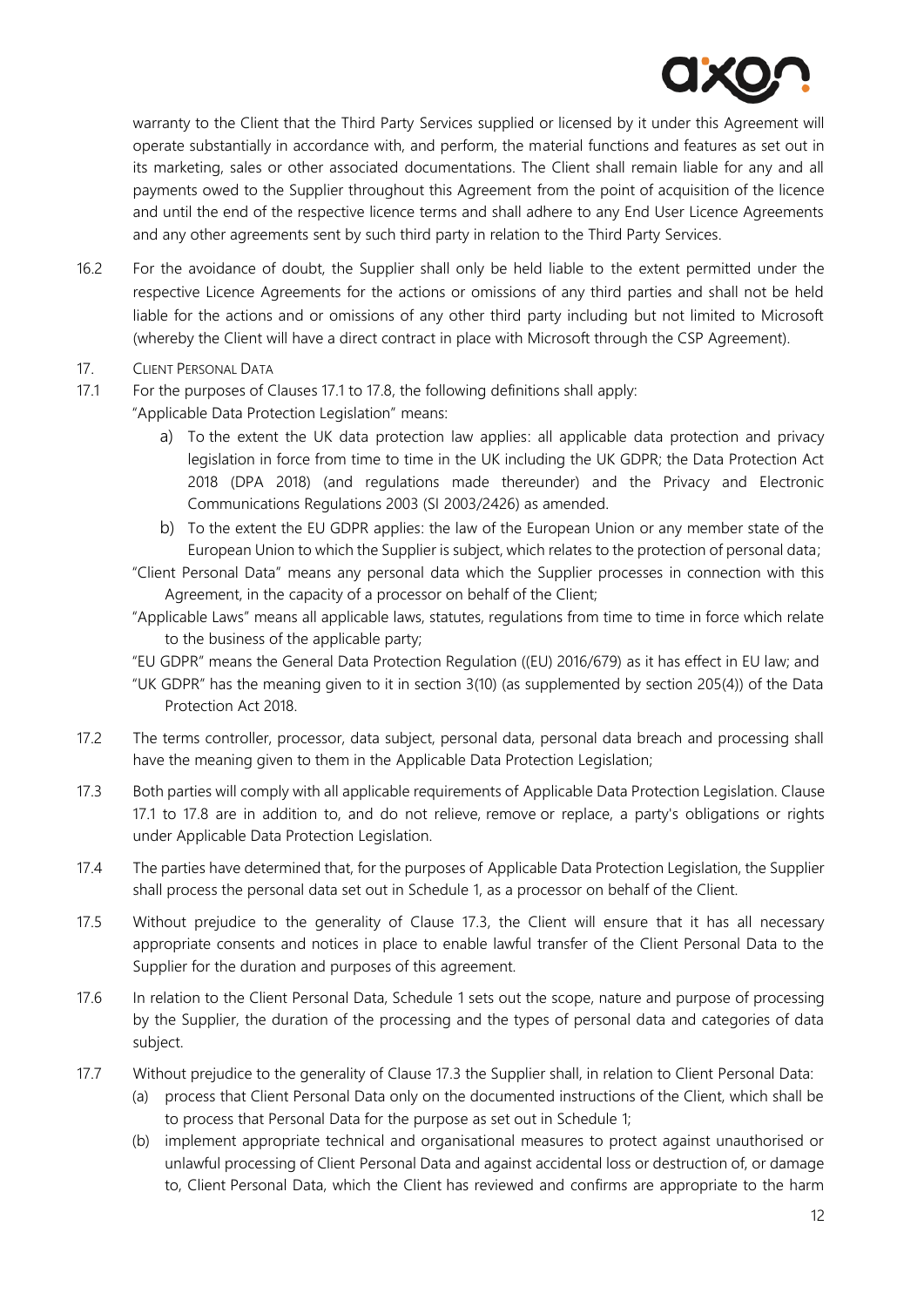that might result from the unauthorised or unlawful processing or accidental loss, destruction or damage and the nature of the data to be protected, having regard to the state of technological development and the cost of implementing any measures;

- (c) ensure that any personnel engaged and authorised by the Supplier to process Client Personal Data have committed themselves to confidentiality or are under an appropriate statutory or common law obligation of confidentiality;
- (d) assist the Client insofar as this is possible (taking into account the nature of the processing and the information available to the Supplier), and at the Client's cost and written request, in responding to any request from a data subject and in ensuring the Client's compliance with its obligations under Applicable Data Protection Legislation with respect to security, breach notifications, impact assessments and consultations with supervisory authorities or regulators;
- (e) notify the Client without undue delay on becoming aware of a personal data breach involving the Client Personal Data;
- <span id="page-12-1"></span>(f) at the written direction of the Client, delete or return Client Personal Data and copies thereof to the Client on termination of this Agreement unless the Supplier is required by Applicable Laws to continue to process that Client Personal Data. For the purposes of this Clause [17.7\(f\)](#page-12-1) Client Personal Data shall be considered deleted where it is put beyond further use by the Supplier; and
- (g) maintain records to demonstrate its compliance with Clauses [17.1](#page-11-1) to [17.8](#page-12-0) and allow for reasonable audits by the Client or the Client's designated auditor, for this purpose, on reasonable written notice.
- <span id="page-12-0"></span>17.8 The Client hereby provides its prior, general authorisation for the Supplier to:
	- (a) appoint processors to process the Client Personal Data, provided that the Supplier:
		- (i) shall ensure that the terms on which it appoints such processors comply with Applicable Data Protection Legislation, and are consistent with the obligations imposed on the Supplier in Clauses [17.1](#page-11-1) to [17.8;](#page-12-0)
		- (ii) shall remain responsible for the acts and omission of any such processor as if they were the acts and omissions of the Supplier; and
		- (iii) shall inform the Client of any intended changes concerning the addition or replacement of the processors, thereby giving the Client the opportunity to object to such changes provided that if the Client objects to the changes and cannot demonstrate, to the Supplier's reasonable satisfaction, that the objection is due to an actual or likely breach of Applicable Data Protection Legislation, the Client shall indemnify the Supplier for any losses, damages, costs (including legal fees) and expenses suffered by the Supplier in accommodating the objection.
	- (b) transfer Client Personal Data outside of the UK as required to deliver the Services, provided that the Supplier shall ensure that all such transfers are effected in accordance with Applicable Data Protection Legislation. For these purposes, the Client shall promptly comply with any reasonable request of the Supplier, including any request to enter into standard data protection clauses adopted by the EU Commission from time to time (where the EU GDPR applies to the transfer) or adopted by the Commissioner from time to time (where the UK GDPR applies to the transfer).
- 18. NO PARTNERSHIP OR AGENCY
- 18.1 Nothing in this Agreement is intended to, or shall be deemed to, establish any partnership or joint venture between any of the parties, constitute any part of the agent of another party, or authorise any party to make or enter into any commitments for or on behalf of any other party.
- 19. ASSIGNMENT
- 19.1 The Supplier may assign or otherwise transfer the whole or any part of this Agreement, including any of its rights and obligations under this Agreement, without the prior written consent of the Client.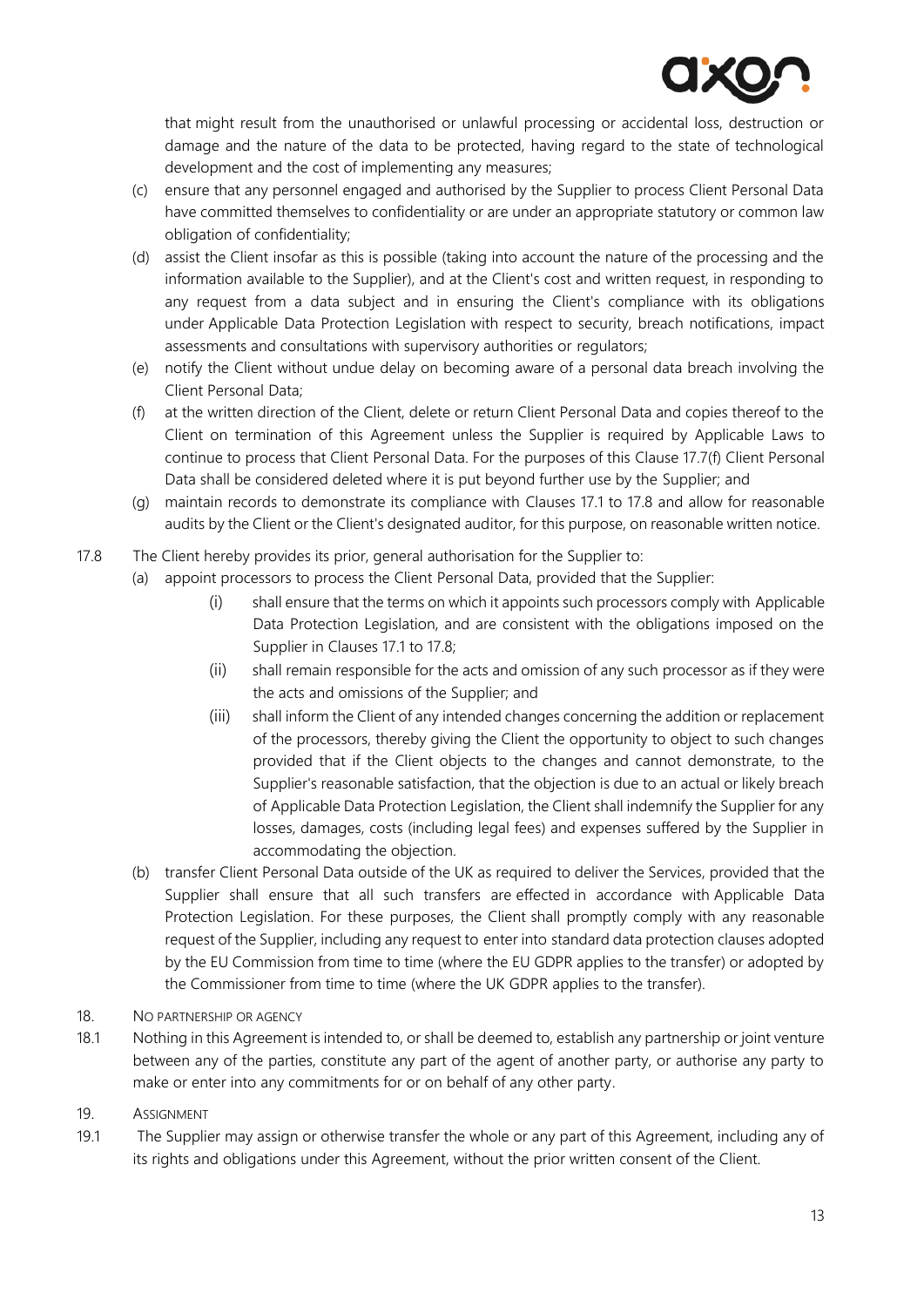

#### 20. ENTIRE AGREEMENT AND COUNTERPARTS

- 20.1 This Agreement, each Specification (together with any documents referred to therein) and any Variation Agreement constitutes the entire agreement between the parties and supersedes and extinguishes all previous agreements, promises, assurances, warranties, representations and understandings between them, whether written or oral, relating to its subject matter.
- 20.2 Each party agrees that it shall have no remedies in respect of any statement, representation, assurance or warranty (whether made innocently or negligently) that is not set out in this Agreement. Each party agrees that it shall have no claim for innocent or negligent misrepresentation or negligent misstatement based on any statement in this Agreement.
- 20.3 No alteration to or variation of this Agreement shall take effect unless and until a Variation Agreement is signed on behalf of each of the parties by a duly authorised representative.
- 21. SEVERANCE
- 21.1 If any provision or part-provision of this Agreement is or becomes invalid, illegal or unenforceable, it shall be deemed modified to the minimum extent necessary to make it valid, legal and enforceable. If such modification is not possible, the relevant provision or part-provision shall be deemed deleted. Any modification to or deletion of a provision or part-provision under this Clause shall not affect the validity and enforceability of the rest of this Agreement.
- 22. THIRD PARTY RIGHTS
- 22.1 No one other than a party to this Agreement and Microsoft (in respect of enforcing the terms of the CSP Agreement) shall have any right to enforce any of its terms.
- 23. NOTICES
- 23.1 Any notice or other communication required to be given to a party under or in connection with this Agreement shall be in writing and shall be delivered by hand or sent by pre-paid first class post or other next working day delivery service, at its registered office (if a company) or (in any other case) its principal place of business; or shall be sent by electronic mail to the email address set out on the Specification or otherwise notified to either party by the other party in writing,
- 23.2 Any notice or communication shall be deemed to have been received, if: (a) delivered by hand, on signature of a delivery receipt, (b) sent by post, at 9.00 am on the second Business Day after posting or at the time recorded by the delivery service; or (c) sent by electronic mail, on the next Business Day to when it was sent.
- 23.3 This Clause does not apply to the service of any proceedings or other documents in any legal action or, where applicable, any arbitration or other method of dispute resolution. For the purposes of this Clause, "writing" shall include e-mail.
- <span id="page-13-0"></span>24. FORCE MAJEURE
- 24.1 Neither party to this Agreement shall be deemed to be in breach of this Agreement or any Specification, or otherwise liable to the other party in any manner whatsoever for any failure or delay in performing its obligations under this Agreement or any Specification due to a force majeure event. For the purposes of this Agreement, force majeure means any cause preventing either party from performing any or all of its obligations which arises from or is attributable to acts, events, omissions or accidents beyond the reasonable control of the party so prevented including, without limitation, act of God, war, future pandemics and epidemics, riot, civil commotion, compliance with any law or governmental order, rule, regulation or direction, flood or storm, save that strike or lockout of the party's own staff shall not entitle them to claim that to be a force majeure event ("Force Majeure").
- 24.2 A party shall only be entitled to claim relief under this Clause if it: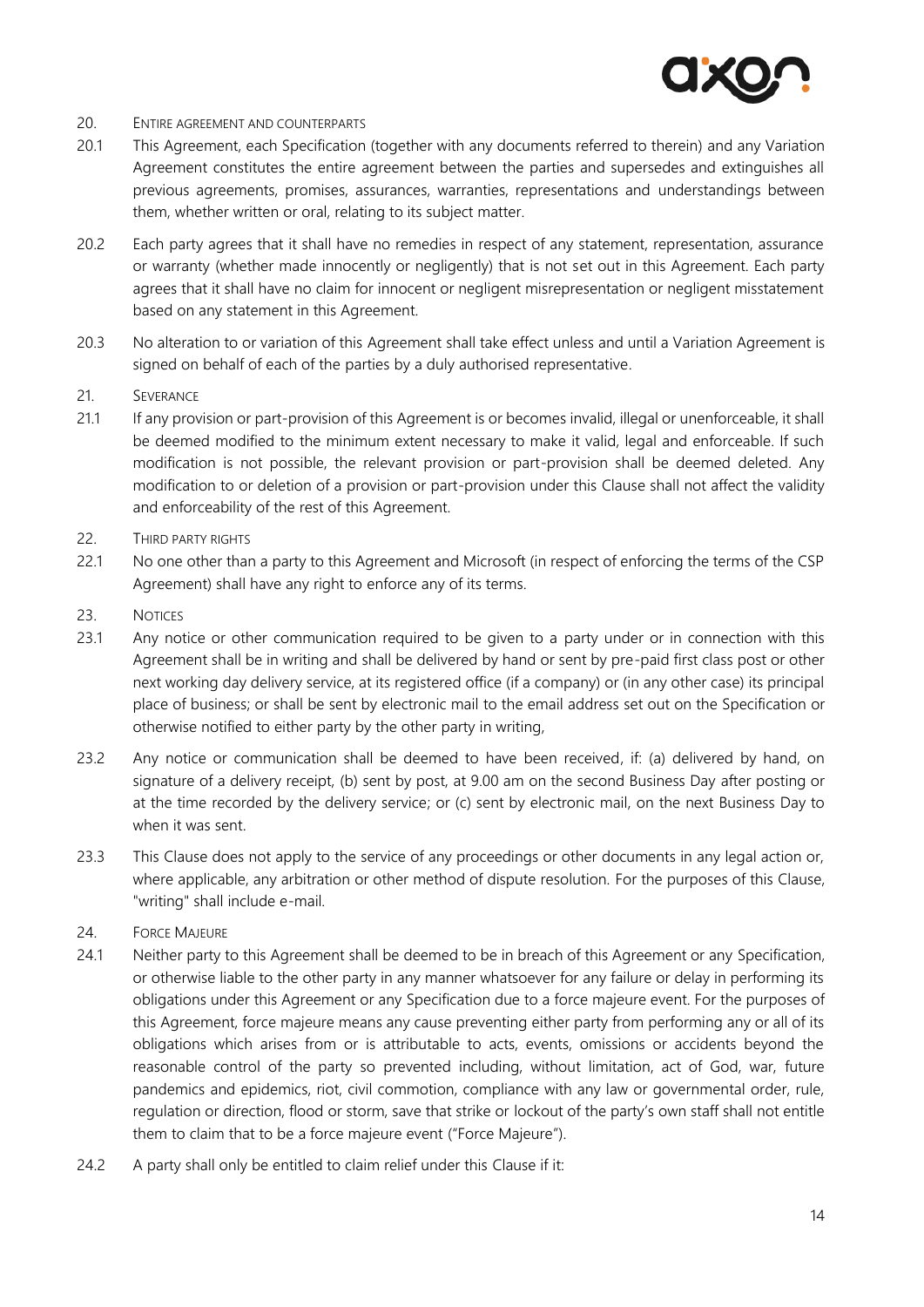

- (a) informs the other party as soon as reasonably possible that an event of Force Majeure has occurred and its expected duration; and
- (b) uses all reasonable endeavours to mitigate, overcome or minimise the effects of the event of Force Majeure concerned,

and that if the period of delay or non-performance continues for six months or more, either party may terminate the Agreement by giving fourteen (!4) days' written notice to the other party.

- 25. NON-SOLICITATION
- <span id="page-14-0"></span>25.1 The Client shall not solicit the Supplier's staff or contractors who have been employed or engaged in the Services or the performance of this Agreement during the lifetime of this Agreement and for a period of nine (9) months thereafter. For the purposes of this Clause 'solicit' means the soliciting of such person with a view to engaging such person as an employee, director, subcontractor or independent contractor.
- <span id="page-14-1"></span>25.2 In the event that the Client is in breach of Clause [25.1](#page-14-0) above then the Client shall pay to the Supplier by way of liquidated damages an amount equal to thirty percent (30%) of the gross annual budgeted fee income (as at the time of the breach or when such person was last in the service of the relevant party) of the person so employed or engaged. This provision shall be without prejudice to the Supplier's ability to seek injunctive relief.
- 25.3 The parties hereby acknowledge and agree that the formula specified in Claus[e 25.2](#page-14-1) above is a reasonable estimate of the loss which would be incurred by the loss of the person so employed or engaged.
- 26. ANTI BRIBERY
- 26.1 The parties agree to abide by all applicable laws, regulations and sanctions in respect of anti-bribery and anti-corruption, including the Bribery Act 2010.
- 27. GOVERNING LAW AND JURISDICTION
- 27.1 This Agreement, and any dispute or claim (including non-contractual disputes or claims) arising out of or in connection with it or its subject matter or formation, shall be governed by and construed in accordance with the law of England and Wales.
- 27.2 Each party irrevocably agrees that the courts of England and Wales shall have exclusive jurisdiction to settle any dispute or claim (including non-contractual disputes or claims) arising out of or in connection with this Agreement or its subject matter or formation.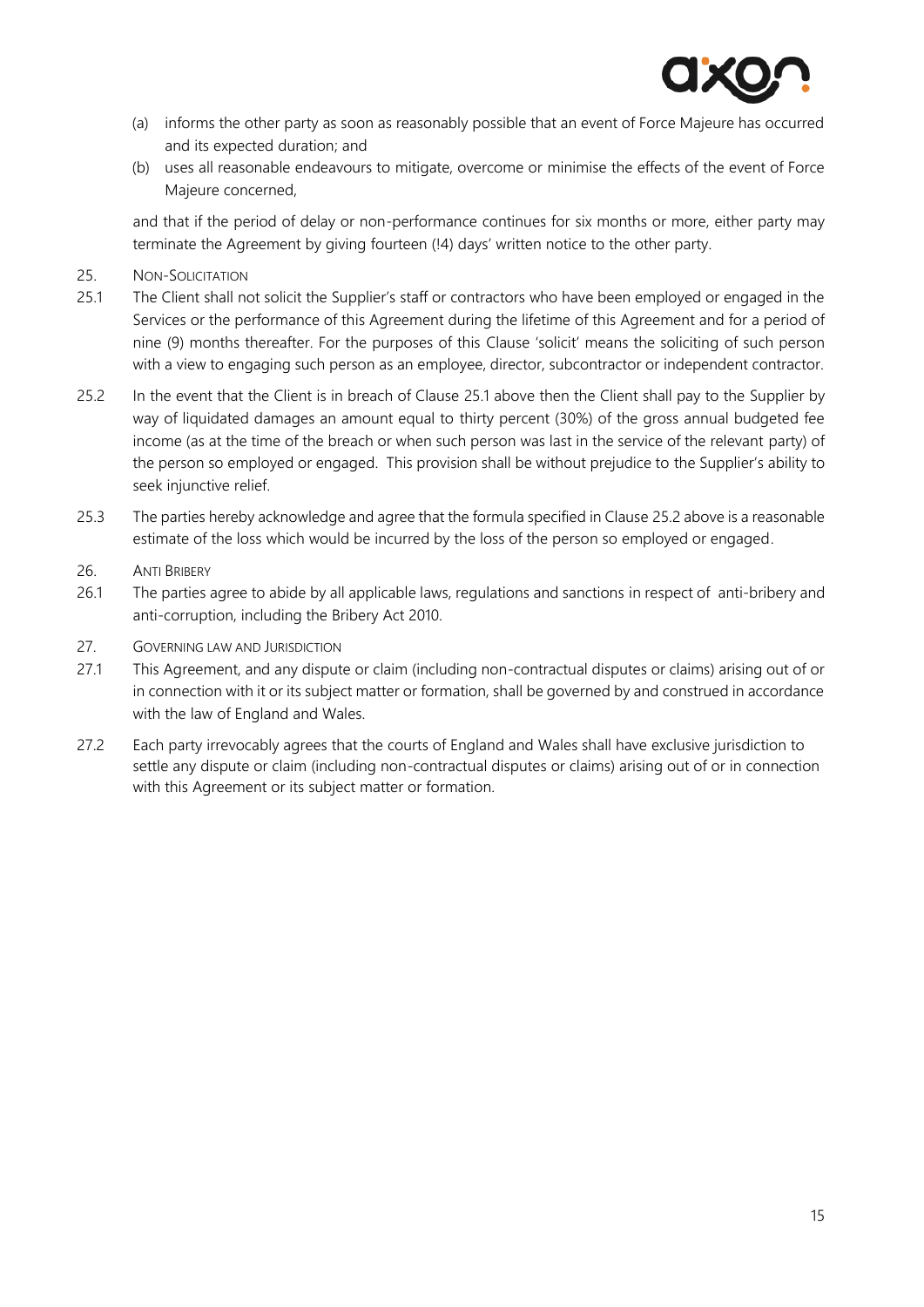

| Nature of processing       | As set out in the Specification and the Agreement.                                                                                                                                                                                                                                                      |
|----------------------------|---------------------------------------------------------------------------------------------------------------------------------------------------------------------------------------------------------------------------------------------------------------------------------------------------------|
| Purpose of processing      | In the case of data subjects other than staff of the Client: for<br>the purpose of providing IT services and support to Client's<br>business as set out in this Specification.<br>In the case of staff: for the purpose of providing IT services<br>and support for Client's employment and HR matters. |
| Duration of the processing | For the term of this Specification                                                                                                                                                                                                                                                                      |
| Types of Personal Data     | Name<br>Job title<br>Email address<br>Phone number                                                                                                                                                                                                                                                      |

• Business/home address

Supplier

• Client third parties

• Business contacts in general

Categories of Data Subject • Customers of the Client

Additional Instructions **•** None

• Any other personal data provided by Client to the

• Employees and/or contractors of the Client

#### SCHEDULE 1 - PARTICULARS OF THE DATA PROCESSING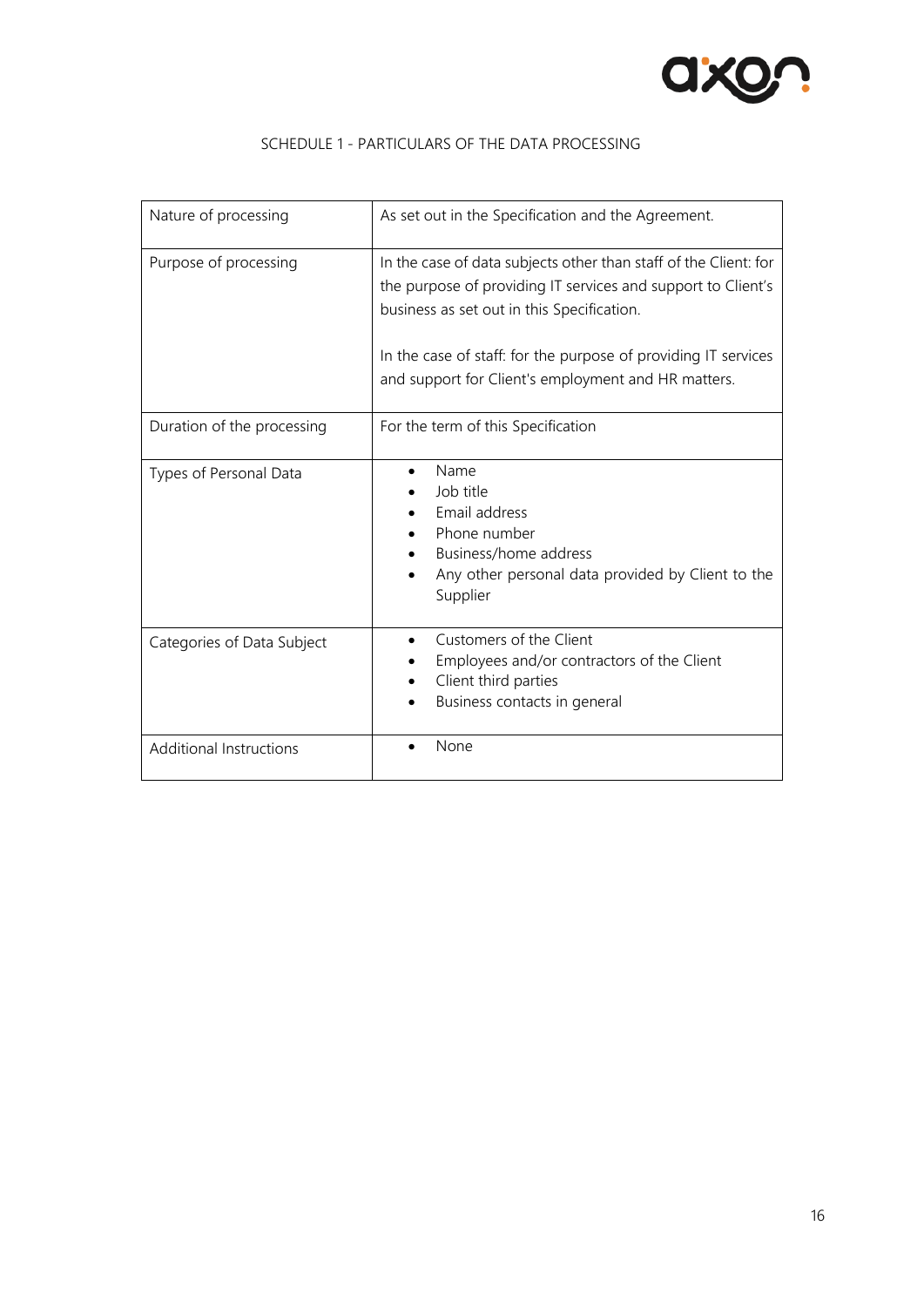

# SCHEDULE 2 MICROSOFT (CSP) AGREEMENT ADDITIONAL TERMS

#### 1. CSP MANAGED SERVICES

The Supplier is a reseller of Microsoft Cloud Solution Provider ("CSP") products ("CSP Managed Services"). Where the Services referred to in the Specification include the provision of CSP Managed Services, the CSP Managed Services shall be provided in accordance with and governed by the Specification and this Schedule (which is hereinafter referred to as the "CSP Managed Services Terms"). Except as defined in these CSP Managed Services Terms, capitalised terms shall have the meanings given to them in the Specification and/or the Agreement (as the case may be). For the avoidance of any doubt, in the event of a conflict in respect of the CSP Managed Services referred to in the Specification only, between these CSP Managed Services Terms and the Agreement, the CSP Managed Services Terms shall prevail. For all other Services, the Agreement shall apply.

2. INTERPRETATION

The following definitions in this paragraph 2 apply in these CSP Managed Services Terms.

Cap: is the total monthly volume of Microsoft services which the Client is permitted to use.

Consumption Subscriptions: refers to the licences that are billed based on actual usage in the preceding month. Minimum Users: the minimum users as provisioned from time to time.

Online Service: means any of the Microsoft-hosted online services subscribed to by Client under the Agreement, including (but not limited to) Microsoft Dynamics Online Services, Office 365 Services, Microsoft Azure Services, or Microsoft Intune Online Services.

Subscription: the purchase of a Subscription Service.

Subscription Service: means a right to use the Product(s) for a defined term.

Products: means the products as they relate to Microsoft products.

Third Party Distributor: the third party who sells the Product(s) to the Supplier.

- 3. SERVICE PROVISION
- 3.1 By submitting an order through the Specification, the Client:
	- (a) represents that any subscription commitments and requirements disclosed are complete and accurate in all respects;
	- (b) agrees to pay the Supplier for all orders it submits for Products and the CSP Managed Services; and
	- (c) agrees to the terms of the Agreement and the Specification.
- 3.2 By placing an order with the Supplier, the Client represents and warrants that the Client has accepted the CSP Agreement.
- 3.3 Once an order for a Subscription has been accepted by the Supplier:
	- (a) Subscriptions shall continue for the duration of the Initial Term and any Renewal Term unless terminated in compliance with Clause [10.1o](#page-8-2)f the Agreement; and/or
	- (b) adjustments may only be made to increase the Minimum Users and not decrease below any current Minimum User provisioned. as more fully set out in the Agreement, these CSP Managed Services Terms and the
- Specification. 4. CLIENT'S OBLIGATIONS
- 4.1 The Client agrees and acknowledges to adhere to the terms of the CSP Agreement which govern the use of the Subscription Services and the Online Services.
- 5. FEES
- 5.1 Fixed Term Subscriptions: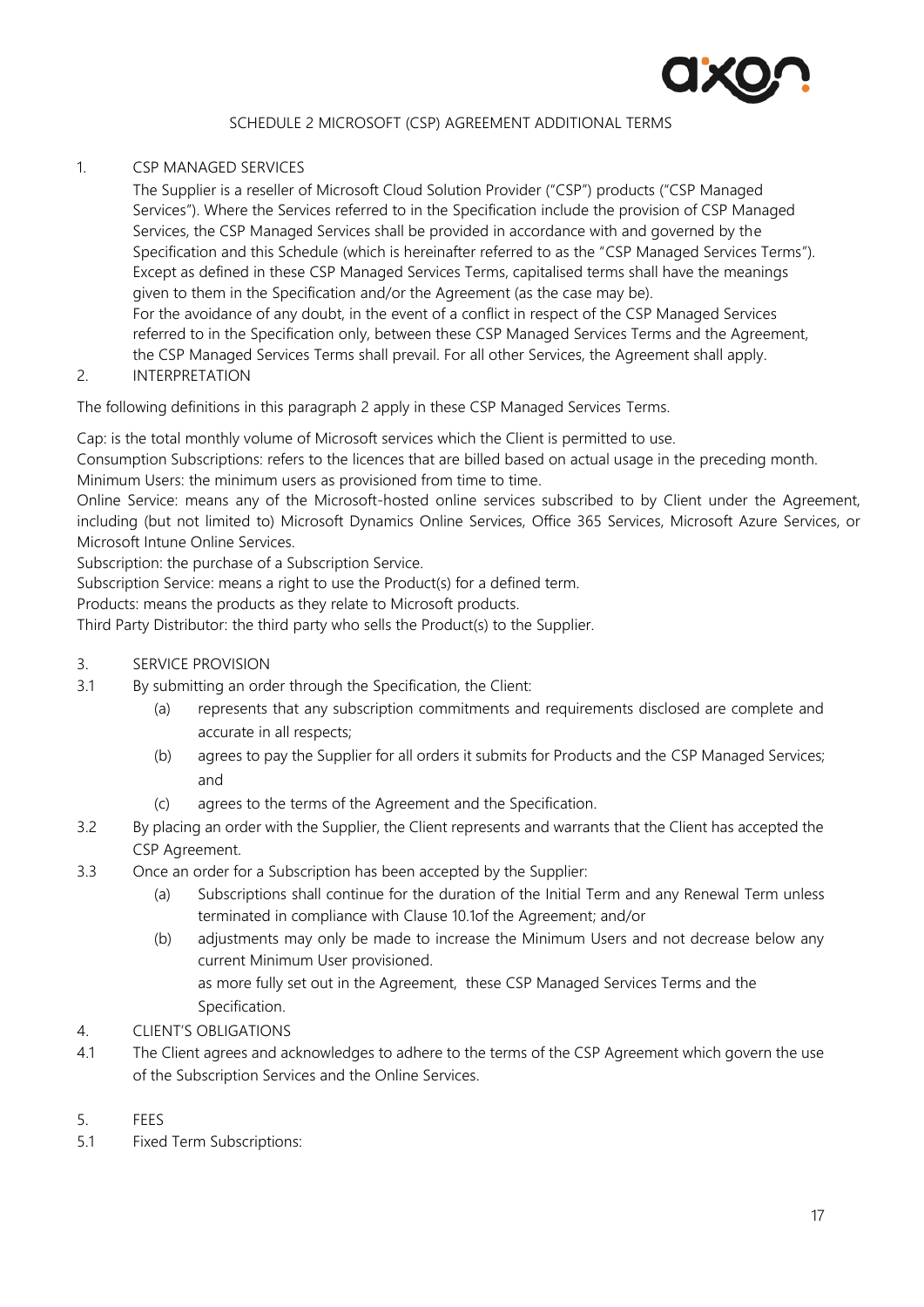

- (a) Products sold under fixed term Subscriptions are sold for a term as specified in the Specification. The Specification shall specify if such Subscriptions are to be billed on a monthly or annual basis.
- (b) Any subsequent adjustments to annual Subscriptions (e.g. adding users) made mid-billing cycle will be invoiced and paid at the time of placing the order.
- (c) Any subsequent adjustments to monthly Subscriptions (e.g. adding users) made mid-billing cycle will be calculated and post-billed at the subsequent invoice.
- 5.2 For all Consumption Subscriptions, the Client agrees and acknowledges that:
	- (a) Consumption Subscriptions do not expire unless cancelled. Consumption Subscriptions can be cancelled in accordance with the Specification and any usage before a transfer to another provider is in effect will be billed in the next scheduled invoice date;
	- (b) Consumption Subscriptions will be billed at the next billing cycle and will include all usage from the prior month. Pricing will be based on the pricing effective during the current billing cycle except when prices decrease or increase. The unit price for an Online Service sold on a consumption basis may change during the subscription period;
	- (c) it shall pay all such usage and is responsible for monitoring its consumption needs;
	- (d) the Client further acknowledges and accepts that the Supplier may establish or install a technical lock or barrier (the "Barrier"), which prevents the Client from utilization of a Product in excess of the Cap;
	- (e) for the avoidance of doubt, if, in spite of paragraph 5.[2\(d\),](#page-17-0) the Client utilises a Product in excess of the Cap, the Client shall pay to the Supplier fees and other expenses in accordance with its actual use. Any dysfunction or non-use of the Barrier shall not release the Client from paying fees and costs in accordance with its actual utilisation of a Product. The Supplier has no responsibilities with regards to preventing the Client from utilisation in excess of the Cap.
- <span id="page-17-0"></span>5.3 Subject to paragraph 5.4 below, the Fees may increase on an annual basis with effect from each anniversary of the date of the Specification in line with the percentage increase in the Retail Prices Index in the preceding 12-month period.
- 5.4 For the avoidance of doubt, the Supplier may increase any fees related to the Subscription Services in line with any increases imposed upon the Supplier by Microsoft and in line with the terms of the CSP Agreement.
- 5.5 The Supplier may change credit or payment terms for unfilled orders if, in the Supplier's reasonable opinion, the Client´s financial condition, previous payment record, or relationship with the Supplier merits such change.

# 6. INTELLECTUAL PROPERTY

- 6.1 The Client acquires only such limited rights to use the Products as is explicitly described in the CSP Agreement. Any use by the Client of these rights beyond the scope permitted by the CSP Agreement shall constitute a material breach hereof.
- 6.2 The Supplier is not liable for defects in, or delays related to the Products.
- 6.3 For the avoidance of doubt, if a claim for infringement concerns the Product, the separate terms and conditions of the CSP Agreement shall apply and is a separate action between the Client and Microsoft.

# 7. LIMITATION OF LIABILITY

7.1 For the avoidance of doubt, the terms set out in the CSP Agreement govern the rights and responsibilities of the Client and Microsoft in relation to the use of the Subscription Services and Online Services and the Supplier excludes any and all liability in relation to the use of the Products.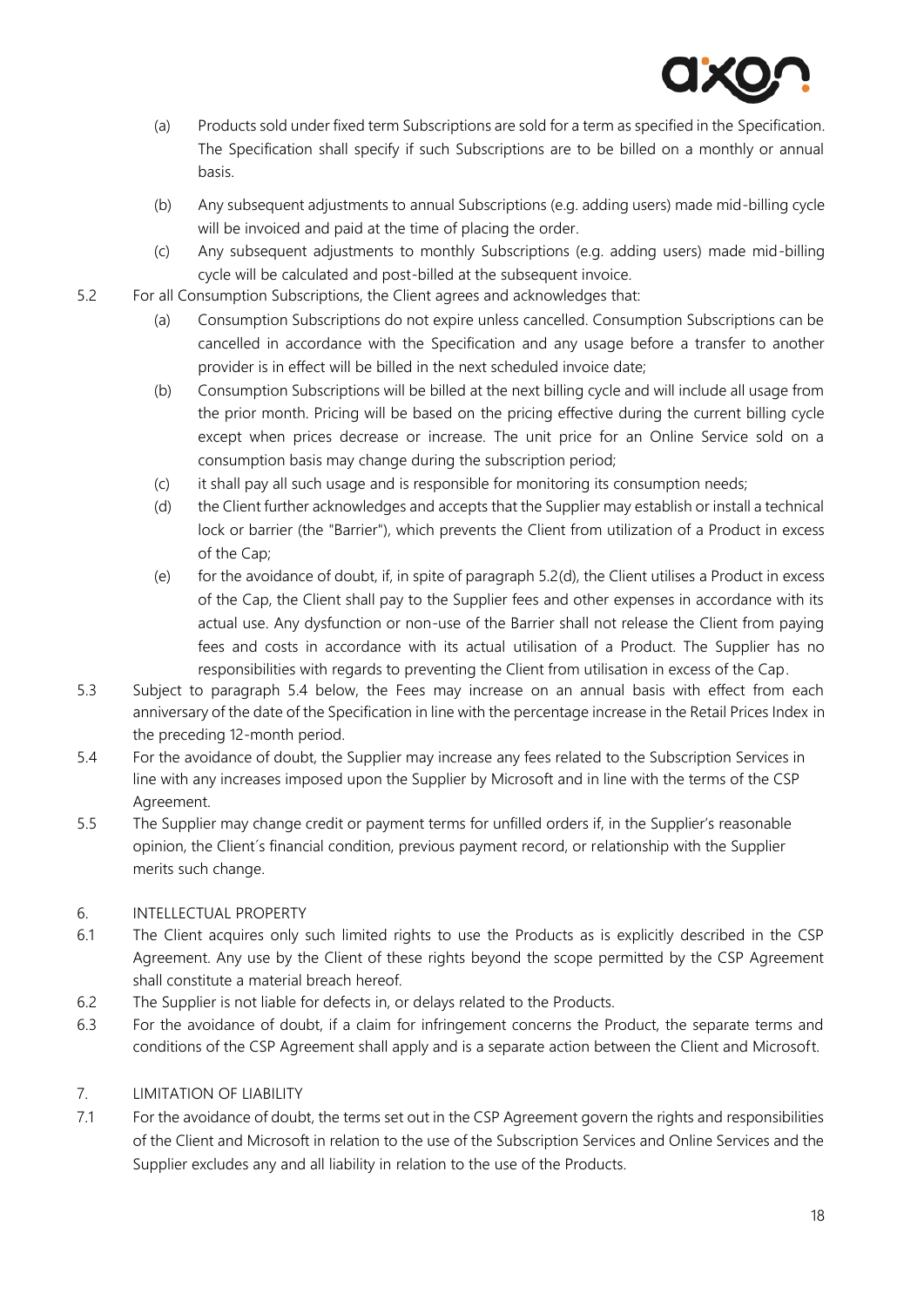

7.2 Notwithstanding anything to the contrary in the Agreement, the Client shall indemnify the Supplier from and against any claims, including but not limited to claim for licence fees that directly or indirectly arises from the Client's use of the Subscription Services or reporting under the Agreement.

# 8. TERM & TERMINATION

- 8.1 The Client's perpetual licences and licences granted on a subscription basis will continue for the duration of the subscription period(s), as more fully set out in paragraph 3.3 of this CSP Managed Service Terms. Unless otherwise specified in the applicable Specification, the Client shall remain liable for any and all payments due in respect of the licences until the end of the respective subscription period.
- 8.2 Termination of the licences will not affect any other Services provided under these CSP Managed Services Terms or the Agreement.
- 8.3 The Supplier shall not be liable whatsoever to the Client following any termination or suspension of the Subscription for legal, regulatory or any other reasons by Microsoft or the Third Party Distributor.
- 8.4 The Supplier may terminate the CSP Managed Services immediately on giving written notice to the Client if:
	- (a) payment of any amount due from the Client under these CSP Managed Services Terms is overdue by ten (10) Business Days or more, provided that the Supplier has given the Client ten (10) days' written notice of such failure to pay; and/or
	- (b) upon termination by Microsoft of the licence(s); and/or
	- (c) in accordance with the CSP Agreement.
- 8.5 On termination of the Agreement for any reason:
	- (a) the Client shall pay all outstanding sums owing to the Supplier up to and including the date of termination;
	- (b) all licences granted under the Agreement will terminate immediately except for fully-paid, perpetual licences;
	- (c) for metered Products billed periodically based on usage, the Client must immediately pay for unpaid usage as of the termination date; and
	- (d) if Microsoft is in breach and the Client is entitled, the Client will receive a credit for any Subscription Services fees, including amounts paid in advance for unused consumption for any usage period after the termination date.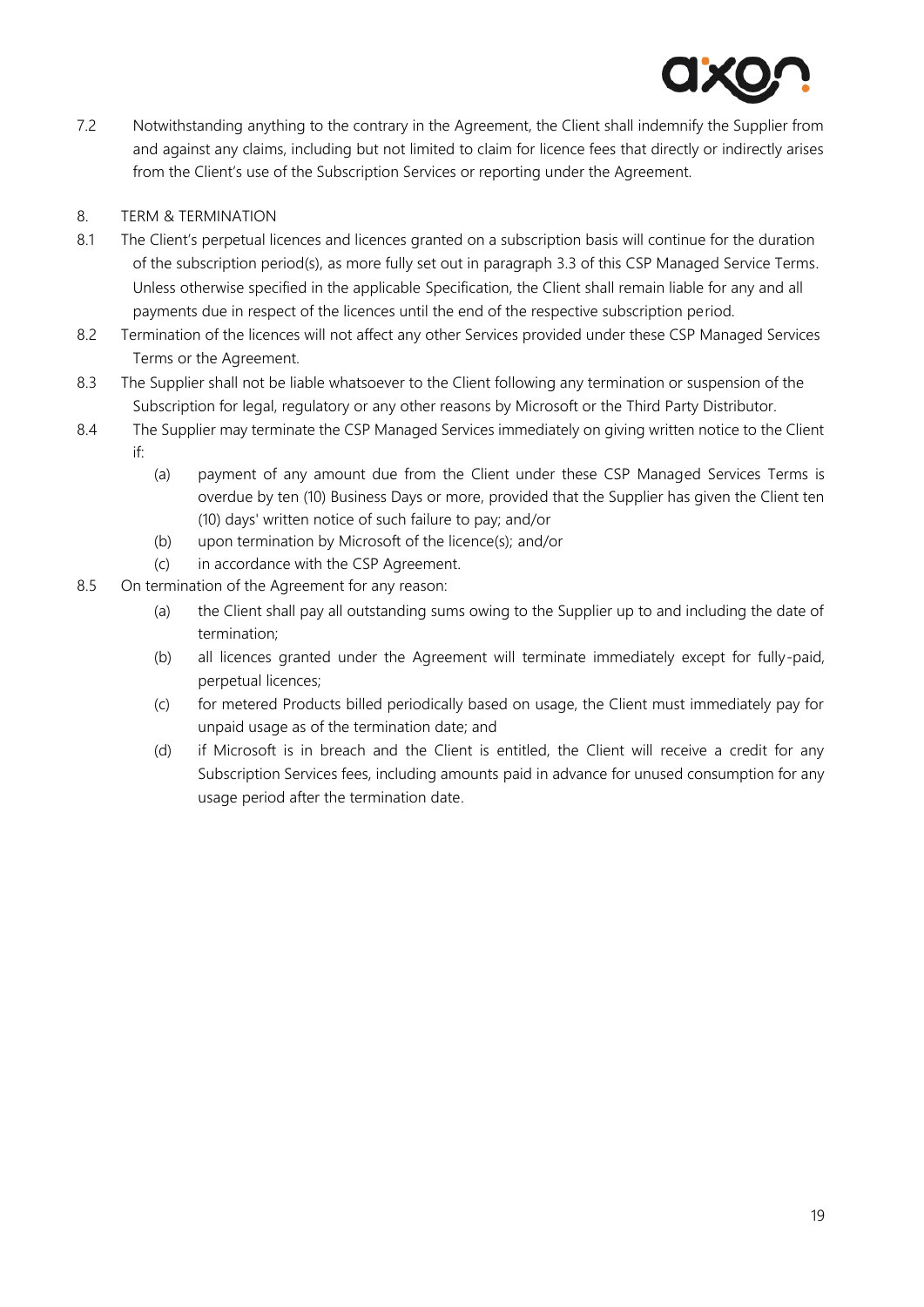

#### SCHEDULE 3 - SUPPLY OF GOODS

#### DEFINITIONS:

Goods: the goods to be provided as part of the Services (or any part of them), as set out in the Specification in the relevant section or as otherwise agreed in writing between the Parties.

# 1. THE GOODS

- 1.1 Any samples, drawings, descriptive matter or advertising produced by the Supplier and any descriptions or illustrations contained in the Supplier's catalogues, brochures or website are produced for the sole purpose of giving an approximate idea of the Goods described in them. They shall not form part of the Agreement or have any contractual force.
- 1.2 The Supplier reserves the right (but does not assume the obligation) to make any changes in the specification of the Goods which are required to conform with any applicable legislation or, where the Goods are to be supplied to the Client's specification, which do not materially affect their quality or performance.
- 1.3 If the Supplier cannot supply the Goods ordered by the Client, the Supplier reserves the right to offer Goods of equal quality at no extra cost. In such a case, if the Client does not wish to accept the alternative Goods offered, it may cancel the order and require the refund of any money paid to the Supplier in respect of that order, including carriage charges. This shall be the sole remedy of the Client in these circumstances.
- 1.4 Where the Goods are being supplied by a third party supplier, they will be supplied subject to any terms and conditions of sale and returns policy relating thereto by the relevant manufacturer and/or third party supplier.
- 2. PRICES
- 2.1 Prices for Goods shall be quoted to the Client upon receipt of an order for Goods. Notwithstanding the Supplier's provision of a quote, prices for Goods shall not be confirmed until such time as the manufacturer has confirmed acceptance of the order at which point the price for the Goods shall be established and the order shall be irrevocable. For the avoidance of doubt, the Supplier's provision of a quote shall not be deemed acceptance of an order by the Supplier.
- 2.2 Notwithstanding the foregoing, the Supplier reserves the right to increase its prices after providing the Client with a quote for the prices for Goods due to an increase in its third party supplier's price to the Supplier or an increase in direct costs to which the Supplier becomes subject (including without limit costs resulting from currency fluctuation) but the Supplier shall only increase its price by such level as is necessary to reflect such increases.
- 2.3 Unless otherwise stated, prices exclude any copyright levies, waste and environmental fees, and similar charges that by law or statute may or shall charge or collect upon resale.
- 3. DELIVERY
- 3.1 The Supplier shall endeavour to deliver Goods to the agreed delivery location on the agreed delivery date. Time for delivery shall not be of the essence of the contract.
- 3.2 If the Supplier fails to deliver Goods by the relevant delivery date after being given a reasonable opportunity to remedy such delay, except to the extent that such delay is due by a third party for which the Supplier shall have no liability, its liability shall be limited to the costs and expenses incurred by the Client in obtaining replacement goods of similar description and quality in the cheapest market available, less the price of the Goods. The Supplier shall have no liability for any failure to deliver Goods to the extent that such failure is caused by:
	- (a) a delay from the manufacturer, third party supplier or other third party;
	- (b) a Force Majeure event; or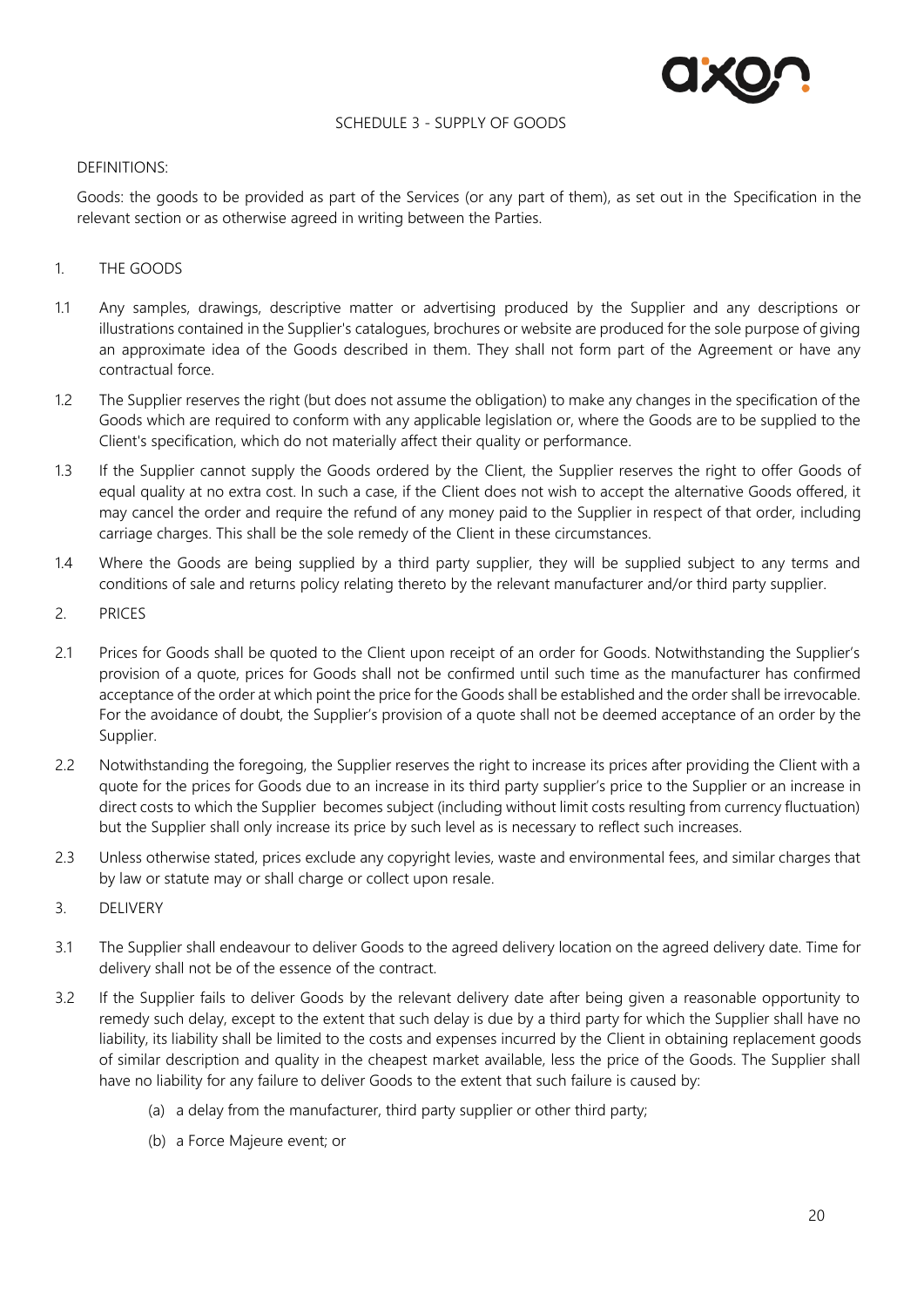

- (c) the Client's failure to provide the Supplier with adequate delivery instructions or any other instructions that are relevant to the supply of the Goods.
- 3.3 If ten (10) Business Days after the day on which the Supplier attempted to make delivery of Goods the Client has not taken delivery of those Goods, the Supplier may resell or otherwise dispose of part or all of the Goods and, after deducting reasonable storage and selling costs, account to the Client for any excess over the price of the Goods, or charge the Client for any shortfall below the price of the Goods.
- 3.4 The Supplier may deliver Goods by instalments, which shall be invoiced and paid for separately. The Client may not cancel an instalment because of any delay in delivery or defect in another instalment.

#### 4. WARRANTIES

4.1 For Goods supplied to the Client, the Supplier shall pass onto the Client to the extent that it is able to do so, the benefit of any standard warranty or guarantee that is provided to the end user of the Products by the manufacturer/third party supplier(s) ("OEM Warranty"). The Supplier's only liability will be limited by the terms set out in such OEM Warranty.

### 5. TITLE AND RISK

- 5.1 Risk in Goods shall pass to the Client on delivery.
- 5.2 Title to Goods shall only pass to the Client once the Supplier receives payment in full (in cleared funds) for them.
- 5.3 Until title to the Goods has passed to the Client, the Client shall:
	- (a) not remove, deface or obscure any identifying mark or packaging on or relating to the Goods;
	- (b) maintain the Goods in satisfactory condition and keep them insured against all risks for their full price from the date of delivery;
	- (c) notify the Supplier immediately if it becomes subject to any of the events listed in Clause [10.2\(b\);](#page-8-3) and
	- (d) give the Supplier such information relating to the Goods as the Supplier may require from time to time.
- 5.4 The Supplier may recover Goods in which title has not passed to the Client. The Client irrevocably licenses the Supplier, its officers, employees and agents, to enter any premises of the Client (including with vehicles), in order to satisfy itself that the Client is complying with the obligations in paragraph 5.3, and to recover any Goods in which property has not passed to the Client.

# 6. CANCELLATION

6.1 Notwithstanding paragraph 1.4, once an order for Goods has been accepted by the Supplier, no order may be cancelled by the Client except with the agreement in writing of the Supplier and on terms that the Client shall indemnify the Supplier in full against all reasonable losses, costs (including the cost of all labour and materials used), damages, charges and expenses incurred by the Supplier as a result of such cancellation.

# 7. RETURN OF GOODS

- 7.1 All returns of Goods can only be made, and will only be accepted by the Supplier if they comply with this paragraph 7.
- 7.2 Subject to the provisions of this Schedule 3, Goods may only be returned in accordance with the Supplier or third party supplier's terms and conditions or returns policy.
- 7.3 Prior authorisation for the return of any Goods must be obtained from the Supplier or third party supplier via such method as the Supplier may advise. Such returns authorisation shall be given at the Supplier's or third party supplier's sole discretion.
- 7.4 Goods that are authorised for return must be returned by the Client in accordance with the applicable return instructions provided by the Supplier or third party supplier.